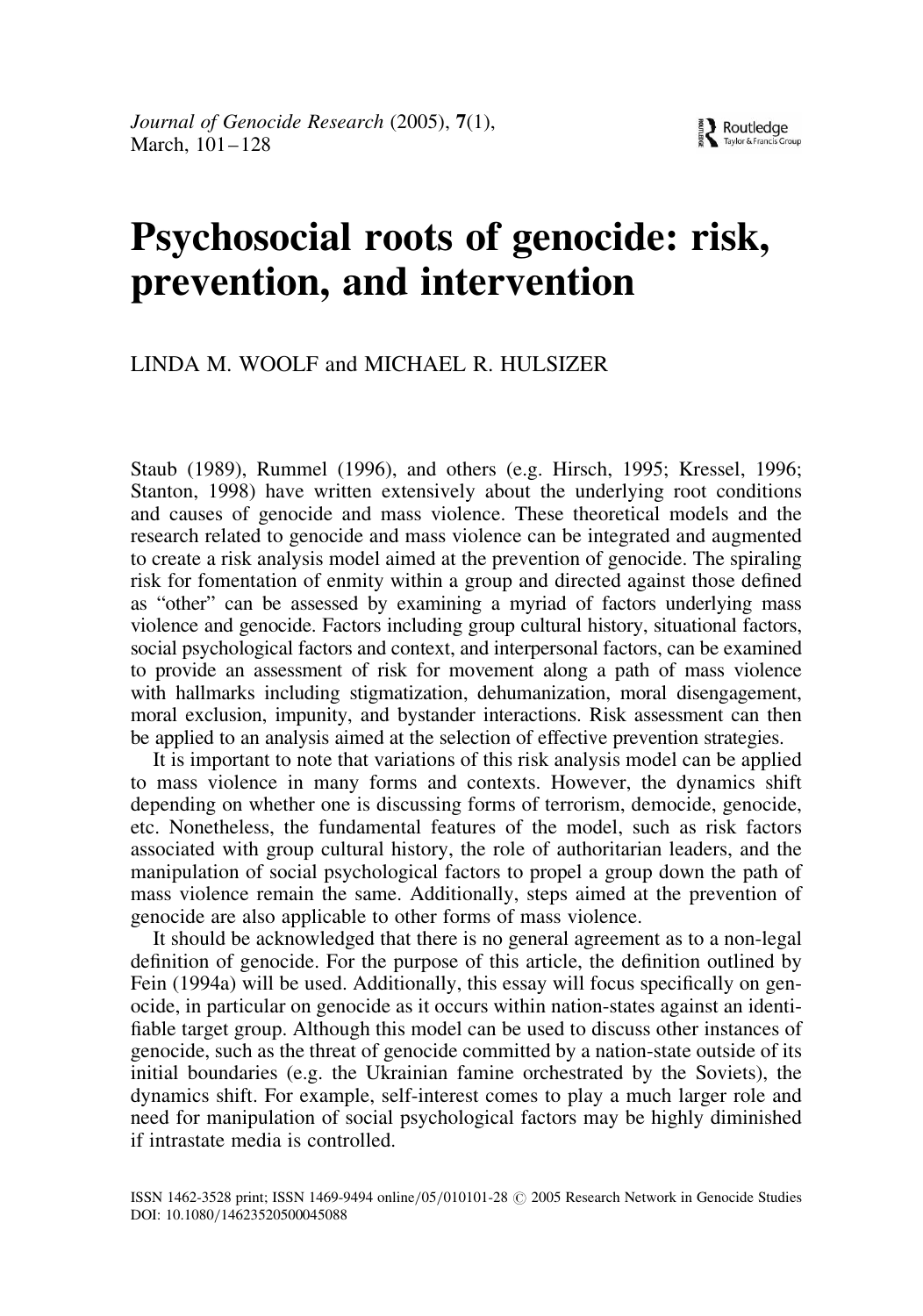### Group cultural history

Human beings do not exist nor are they raised in a vacuum. Rather, people develop and live within a variety of cultures with distinct histories. Our identity and our perceptions of the world are shaped by our culture. Indeed, our very sense of what is normative whether in relation to morality or interpersonal relationships is molded by our sociocultural context. So what are the key characteristics of a society that could be identified as a "culture of violence"?

In these cultures we find three common patterns: the use of aggression as a normative problem-solving skill; a conflict orientation grounded in an assumption of antipathy with a perceived threat orientation; and an ideology of supremacy grounded in a history of dehumanization including the long-term institutionalization of bias and lack of acceptance for cultural diversity. Each can exist on the broad cultural level within nation-states as well as within more localized cultures associated with smaller groups or organizations. In many societies, aggression and violence are so much a part of everyday life that they are often assumed to be the natural order of life. In fact, some might argue that violent forms of aggression are a natural part of human evolutionary development and thus somewhat unavoidable. However, this line is reasoning is faulty. From an evolutionary perspective, other factors such as the development of language, the ability to organize and cooperate for mutual survival, and the development of prosocial behavior likely played a more pivotal role in the survival of humanity than aggressive behavior (Turnbaugh et al., 2001). Certainly if we examine cultures and even groups within cultures today, we find a great deal of variation in the degree to which people accept aggression as a primary problem-solving skill. For example, Jehovah's Witnesses and Quakers value non-violent forms of conflict resolution and tend to be highly pacifistic. Conversely, the major genocides of the twentieth century were all committed by or within states with a history of aggressive conflict and war (Staub, 1989). Cultures with a history of aggression and particularly those that culturally glorify violence (e.g. military parades, heroic violent media) are at great risk for perpetuating many forms of violence.

Aggression and prejudice researchers have demonstrated a strong relationship between perceived threat and prejudicial or aggressive behavior (Bobo and Hutchings, 1996; Leonard and Taylor, 1981). Indeed, this relationship is at the core of Blumer's (1958) classic group-position theory. Research has further established that individuals with a hostile attributional bias or perceived threat orientation are more prone to perceive aggressive intent in other's actions (Dodge et al., 1990). The relationship between aggressive behavior and perceived threat can also be extended to nations. In the absence of good intelligence or the free exchange of diplomatic information, states with a perceived threat orientation may assume that another group or nation presents a risk, they assume antipathy, and therefore, prepare for or initiate military conflict. For many decades, the former Soviet Union and the United States held each other at bay through the proliferation of weapons of mass destruction. The aforementioned military build-up was in response to an initial perceived threat, which then became a self-fulfilling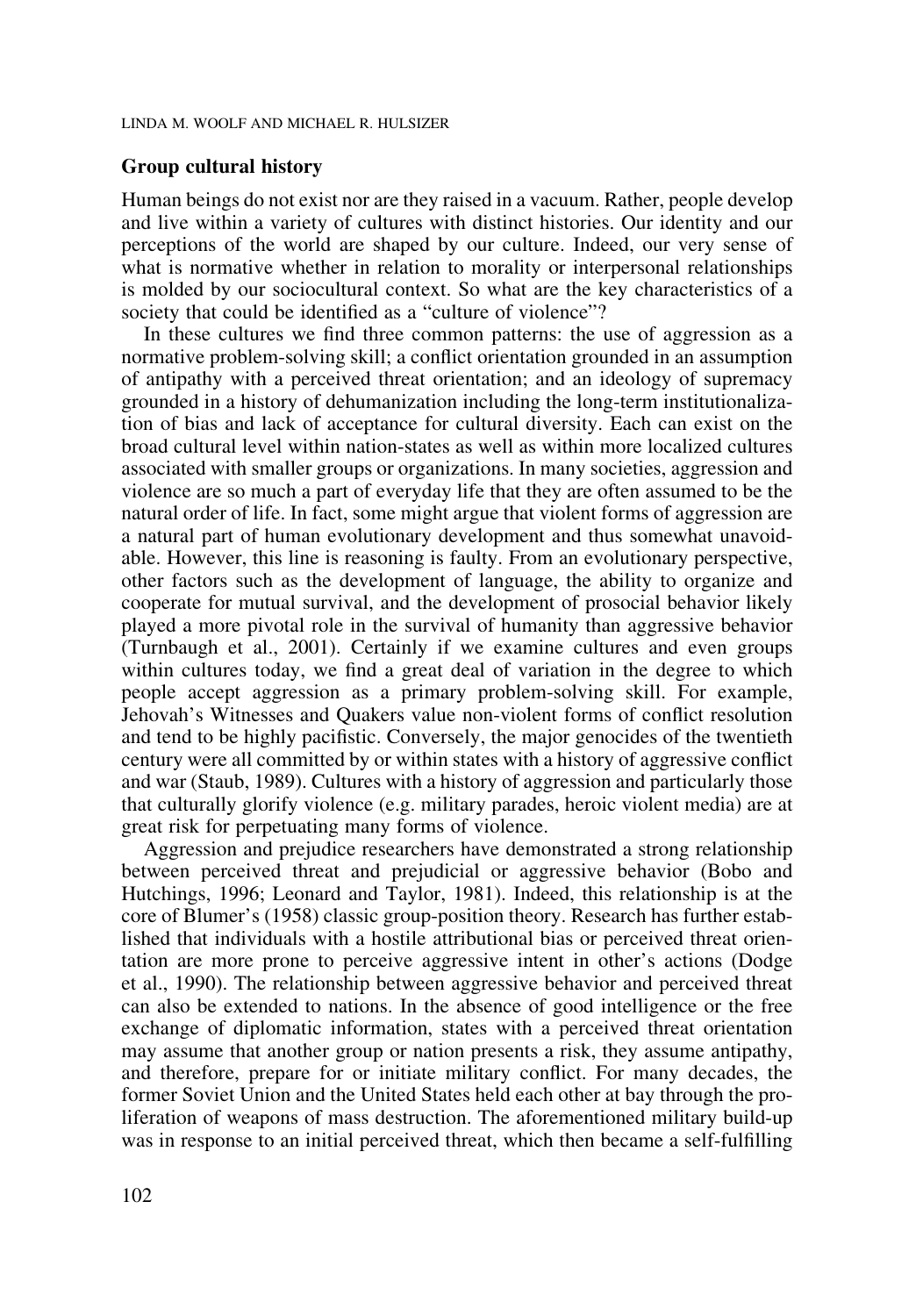prophecy. What began as differences in political ideology and concern regarding governmental encroachment quickly evolved into the very substantial risk of mutual annihilation through the use of nuclear weapons and thus served to reify all previous beliefs of threat. Only history will tell whether the 2003– 2004 US military action in Iraq was in response to the existence of weapons of mass destruction or the result of a perceived but largely non-existent threat. It is important to note that perceived threat and accompanying aggression may evolve into long-standing conflict or what Staub (1989, pp  $250-251$ ) refers to as an "ideology of antagonism." In such a culture, individual identities are in part shaped by perceptions of themselves in conflict with the "other." Unfortunately, a key component accompanying a culture of violence characterized by a perceived threat orientation is the susceptibility of those within the culture to psychosocial manipulation by the elite. Playing on a majority population's fears and anxieties, leaders and other elite may work to influence perceptions for the promotion of violence. Thus, for example, citizens in Nazi Germany were warned about the growing tumor within the "body of Germany" that must be excised and films such as The Eternal Jew drew parallels between rats, a spreading plague, and Jews. Armenians in the Ottoman Empire were portrayed as an internal military threat working in tandem with invading Russian-Armenian forces (Adalian, 1997). A return to the ancient traditions of the empire of Angkor was perceived to be threatened by "westernized" Cambodians drawing on historic class differences between rural and urban Cambodians (Kiernan, 1997). Tutsis in Rwanda became identified and targeted as a dangerous invading force despite shared historical roots in the region (Mamdani, 2001). It is important to note that while it is easiest to draw on existing stereotypes and prejudices, these biases may have lain dormant for years. Thus, it is not uncommon when reading the literature of survivors of the Holocaust, the genocide in Bosnia, as well as other atrocities that neighbors who previously related well suddenly turned on them with seemingly new found hatred.

Cultures vary in the degree to which they are characterized by diversity as well as the degree to which they are open to and tolerant of such diversity. Pluralism alone does not decrease the likelihood of violence against the other. Rather violence appears to be related to the degree to which individuals, groups, and nations accept an ideology of supremacy. For example, researchers have found that individuals with a high social dominance orientation (SDO) are more prone to endorse anti-Black racism and were more supportive of sexism, nationalism, and cultural elitism (Pratto et al., 1994). Furthermore, those individuals high in SDO were consistently opposed to gay and lesbian rights, women's rights, and ameliorative racial policies. In addition, researchers have found that artificially inflated self-esteem, which would be one consequence of adopting an ideology of supremacy, is highly predictive of aggressive behavior in the event such egoism is threatened (Baumeister et al., 1996). Given that there is a well documented link between violence and an ideology of supremacy among individuals, it stands to reason that this relationship would also extend to groups and nations that view themselves as innately and fundamentally superior. For example, the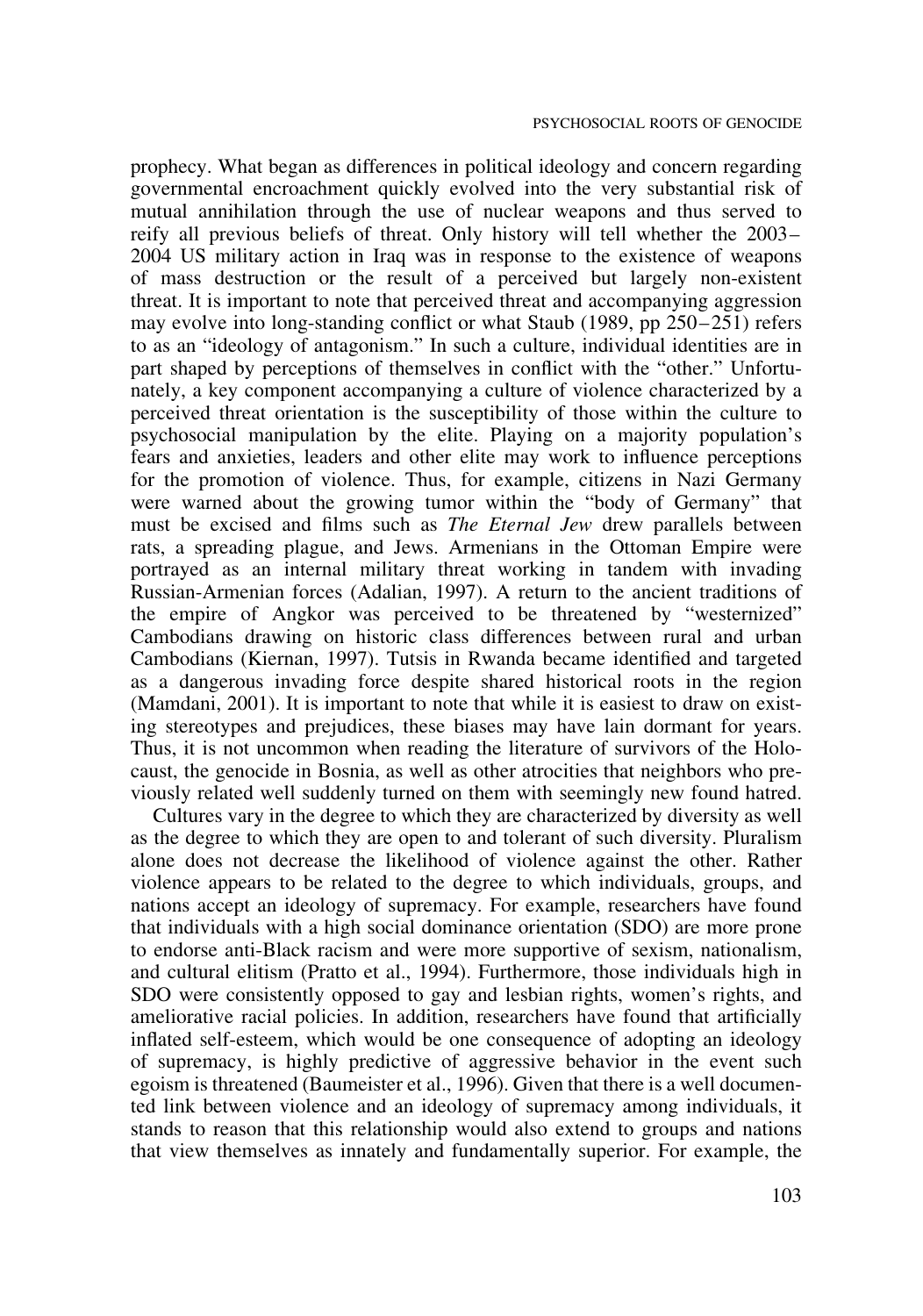Nazis viewed themselves and all people of "Aryan race" as fundamentally superior to the "sub-races" (that is, Slavs, Jews and Gypsies) who were viewed as defiling the body of Germany (i.e. perceived threat). The Hutu leaders and elite declared Hutus superior to the Tutsis (who were referred to as inyenzi or cockroaches) during the 1994 Rwandan genocide. One of the primary differences between patriotism and nationalism is that the latter holds at its core ethnocentric bias and belief in national superiority. It is also one of the reasons that genocides committed by collectivist cultures are particularly brutal towards those perceived as outsiders (e.g. the Nanking Massacre and other atrocities committed against the Chinese by the Japanese during World War II).

The ideology of supremacy within a culture is grounded in a history of dehumanizing the "other" and with the concomitant institutionalization of bias against the targeted group or groups. History teaches that those groups which have traditionally been marginalized but who now have attained a certain measure of success and assimilation within the broader culture are most at risk during times of crises. Thus, it comes as no surprise that Jews, Armenians, and Tutsis were all primary targets for genocide in their respective cultures as opposed to smaller, more marginalized, populations. This is not to say that other minority groups are not targeted. However, their inclusion as a target of persecution and enmity depends on a number of additional factors such as a history of marginalization and the authoritarian nature of the government. For example, Roma and Sinti were also targeted by the Nazis for genocide. During the Cambodian genocide, the Khmer Rouge also targeted the Vietnamese as "hereditary enemies" of the Cambodian "race" (Kiernan, 1997).

Clearly, all of the aforementioned group cultural history variables interact to facilitate the potential for mass violence. While cultures cannot change their histories, they can change their perception of such histories and work to undo the institutionalization of a perceived threat orientation, an ideology of supremacy, and the use of aggression as a primary means of problem-solving.

## Situational factors

While cultures may carry the seeds for hate and violence within, other factors are needed to stimulate aggressive actions and the growth of enmity. Thus, one must look to the current situation in which a culture and its members exist to find the stimulus behind such growth. Various factors can be included in this discussion, but the two primary issues are destabilizing crises and authoritarian leaders or government.

## Destabilizing crisis

Some researchers argue that difficult life conditions increase the likelihood of genocide (Staub, 1989). However, this approach may be overly simplistic. Many groups (particularly marginalized groups) live in harsh conditions daily, ranging from poverty to continuous threatened survival, without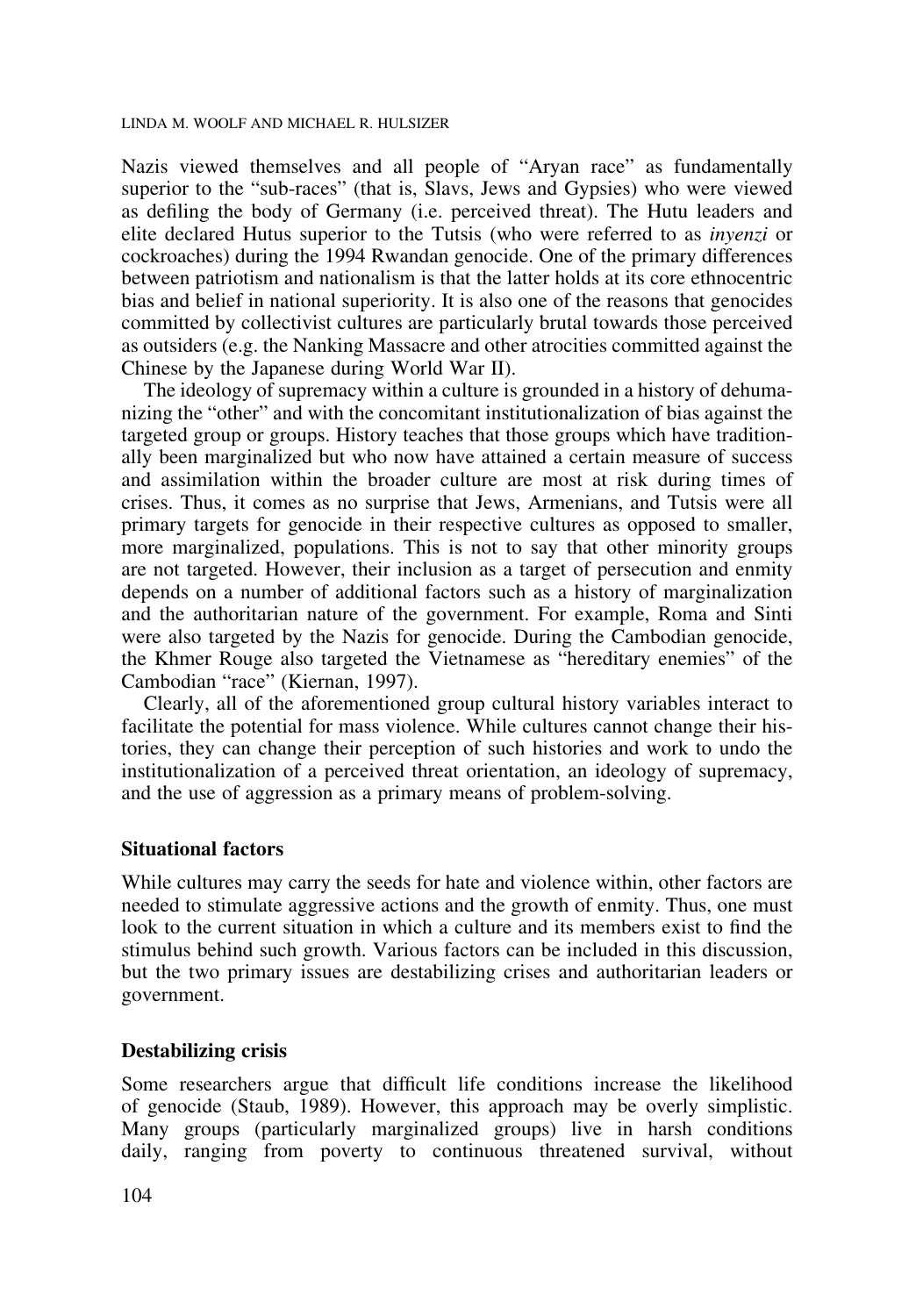committing organized acts of mass violence. History suggests it may be more accurate to focus instead on crisis situations, particularly conditions that destabilize the region.

Crisis can be very unsettling and disorienting for individuals and may result in loss of group pride, an escalation of fear, frustration of needs and wants, confusion regarding personal identity, and an increase in prejudice (Staub, 1989). The classic research of Miller and Bugelski (1948) demonstrated that adolescents in a summer camp, deprived of an evening at the movies, displayed a sharp increase in prejudice directed toward groups with whom they had no contact. In a more recent study, researchers manipulated the level of embarrassment participants felt by leading them to believe that they were responsible for knocking over a stack of computer cards (Meindl and Lerner, 1984). The results revealed that participants who were embarrassed exhibited more hostility towards out-group members.

In addition, during times of crises, many individuals are drawn to religious groups, political groups, cults, hate groups, and so on. Organizations such as these can provide a framework for security, provide a sense of belonging and identity, and restore balance to someone in time of need. In the film Hate Groups USA (1998), an interviewee states that he joined a white supremacist group while in prison simply because, on his birthday, he received a card from every member of the group. Unfortunately, many of these groups may have at their base a fundamentally destructive ideology which gives little incentive for providing members with non-violent problem-solving strategies and may instead provide justification for violent behavior.

Those crises that destabilize the region, in other words, situations that result in unanticipated difficult life conditions in populations unaccustomed to such difficulty, present the greatest threat for the emergence of mass violence and genocide. Indeed, the major intrastate genocides of the twentieth century all included destabilizing crises that provided rich soil for destructive cultural change. Economic crises, political crises (particularly the fall of an early attempt at democracy), or the effects of war were present in the immediate years prior to or concomitant with the following genocides: the genocide of the Armenians by the Young Turks, the Holocaust at the hands of the Nazis, the genocide in Bangladesh, the Cambodian genocide, "ethnic cleansing" within various regions of the former Yugoslavia, and the Rwandan genocide. Other factors that may destabilize a region include concerns over sovereignty of land and resources, third party dominance and interference (for example, colonization), disparate allocation of and access to power and resources, scarcity of resources, environmental crises, attack on national or group identity, and threat of conflict or war (Landis and Boucher, 1987). All of these factors increase the likelihood of intra- and intergroup animosity and violence. When numerous forms of crisis cluster together (e.g. economic and political crises in the Weimar Republic) and/or the effects of a previous crisis linger and remain unresolved (e.g. the effects of colonization and post-colonization in Burundi and Rwanda), the potential for violent action further magnifies.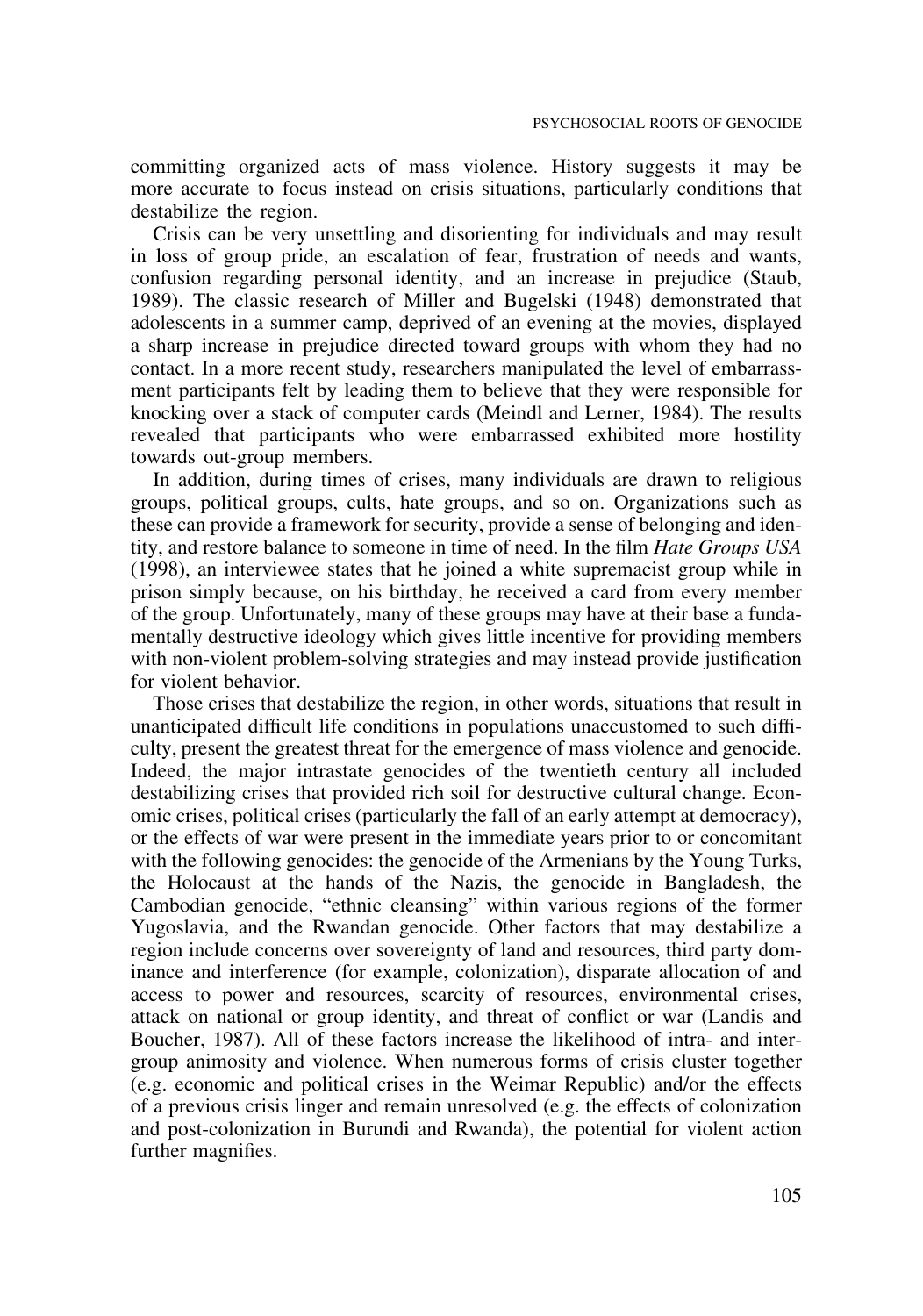#### Authoritarian leaders

While crisis and the presence of destabilizing factors play a major role in the initiation of hatred and mass violence, a second major situational factor needs to be included: leaders. According to Rummel (1996), it is not coincidental that only non-democratic nations in the twentieth century committed genocide or initiated a war. One key characteristic of genocidal states is the presence of a totalitarian ruler and an authoritarian form of government. The influence of leaders can be used to transform or magnify existing components within a society into what Staub (1989, p 19) refers to as a "monolithic culture." Such cultures often have a strong history of obedience to the state and authoritarian rulers as well as a lack of tolerance for diversity. Each of the aforementioned major genocides occurred in a crisis period following a failed attempt at democracy with a resulting rise to power of a totalitarian form of government. It should be noted, however, that while democracies may not have been directly responsible for genocide, there is ample evidence to demonstrate that democratic nations have played a complicit role during mass murder and violence. For example, the US supported through aid, intelligence, and/or training the violent overthrow of governments and mass murder in various regions of South and Central America (Staub, 2003).

Authoritarian leaders play a significant role in moving a culture down a path of mass violence. Often such efforts are designed to solidify and maintain power by eliminating opposition, the centralization of power, the promotion of economic self-interest, the creation of a destructive infrastructure and culture, and to reify destructive ideologies. The elimination of political opponents through the use of expulsion, imprisonment, or death has been commonly employed by totalitarian leaders. Milosevic conspired to have moderates ousted from the Central Committee, moderate Hutus were among the first killed during the Rwandan genocide, and the Night of the Long Knives resulted in the death of Ernst Roehm and others who represented a potential threat to Hitler. Such efforts not only significantly decrease oppositional voices but also create a climate that facilitates groupthink and the polarization of destructive ideology. In time, power becomes highly centralized and can be extended to non-state organizations such as the media.

Leaders within totalitarian states are also highly motivated by self-interest. While the population of Rwanda suffered from severe economic crisis, the Hutu leadership became wealthier and wealthier. Stolen art, money funneled into Swiss bank accounts, and other financial benefits accrued by the Nazis as a function of war and genocide have been well documented. Such self-interest can be extended to the broader majority population building further support for the authoritarian and genocidal state. Thus, economically, many Germans benefited from the looting of Jewish assets and Nazi incursion into neighboring countries.

Genocide and the processes of mass murder do not occur spontaneously but rather must be organized and orchestrated. Thus, authoritarian leaders work to maintain their roles through the creation of a destructive culture and infrastructure. Early on, authoritarian leaders may work to develop a military or quasi-military structure. Uniforms and clearly identifiable proscribed rules for behavior can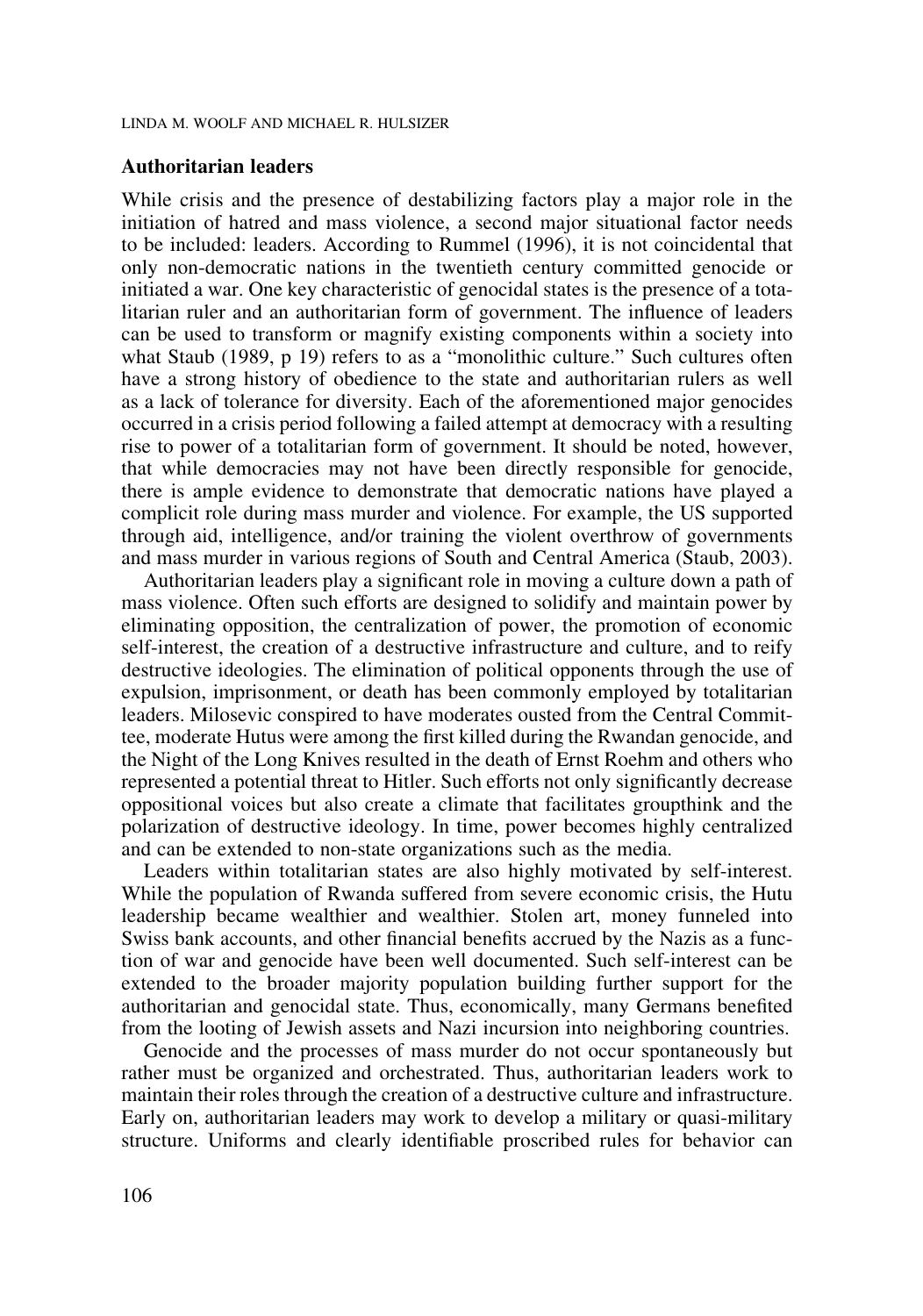facilitate the willingness of individuals to commit acts of state ordered violence by enhancing deindividuation, conformity, and diffusion of responsibility. In addition, a culture of destruction can be further facilitated by the careful use of language. According to Lifton (1989), the development of jargon associated solely with the group facilitates group membership and identification, conformity, and isolationism. Furthermore, the use of euphemistic language can aid in escalation of violence and moral exclusion. For example, it was much easier to state that Jews were being transported to the east than to state that they were being transported to death camps.

Finally, authoritarian leaders are able to promote destructive ideologies within their own cultures. Such ideologies often are presented as moral, highly idealistic, and for the greater good. Thus, while leaders may or may not necessarily believe their own espoused ideologies, they are able to create fanatic followers. Leadership, according to Staub (1989, p 23), "is a transactional process, a relationship between group and leader." Leaders will be able to respond to the needs and abilities of their followers and manipulate the context for their own success. Thus, Hitler and other Nazi leaders were able to use the growing popularity of the eugenics movement in Europe and North America to begin their campaign of racial hygiene. Communist ideals and visions of the lost empire of Angkor focused the efforts of the Khmer Rouge. Nationalistic dreams and Serbian solidarity provided the framework for destructive actions in the former Yugoslavia.

So what personality characteristics do genocidal leaders such as Hitler, Pol Pot, and Milosevic have that allow them to effectively lead their respective nations into committing mass violence? Some of the variables that appear to be consistently, albeit moderately, correlated with leadership success include (in no particular order): charisma, a desire for power and dominance, self-confidence, selfdirection, morality (and on the flip side, immorality), and intelligence (Bass and Stogdill, 1990; Chemers and Ayman, 1993; Hollander, 1985; Simonton, 1984). Unfortunately, there is not a well established body of research examining the characteristics associated with genocidal leaders, and the research that does exist is somewhat anecdotal and retrospective in nature. Additionally, it is important to note that although there might be superficial similarities among genocidal leaders, these correlations may not in fact be very meaningful. For example, Simonton (1987) collected information on the personal attributes of US presidents and found that only three characteristics, as rated by historians, predicted effectiveness in office: height, family size, and the number of books published prior to taking office. While these characteristics may be predictive, they are not overly informative as to what makes for an effective leader. Consequently, caution needs to be employed when examining unsystematic research on the personality characteristics of genocidal leaders.

Nations and cultures are deeply impacted by their leaders and ruling structure. Leaders who demand unconditional belief and support are in a position to manipulate not only the information received by their followers, but whether the culture functions to promote tolerance and constructive action or hatred and destructive violence. Additionally, leaders and the ruling elite are often highly motivated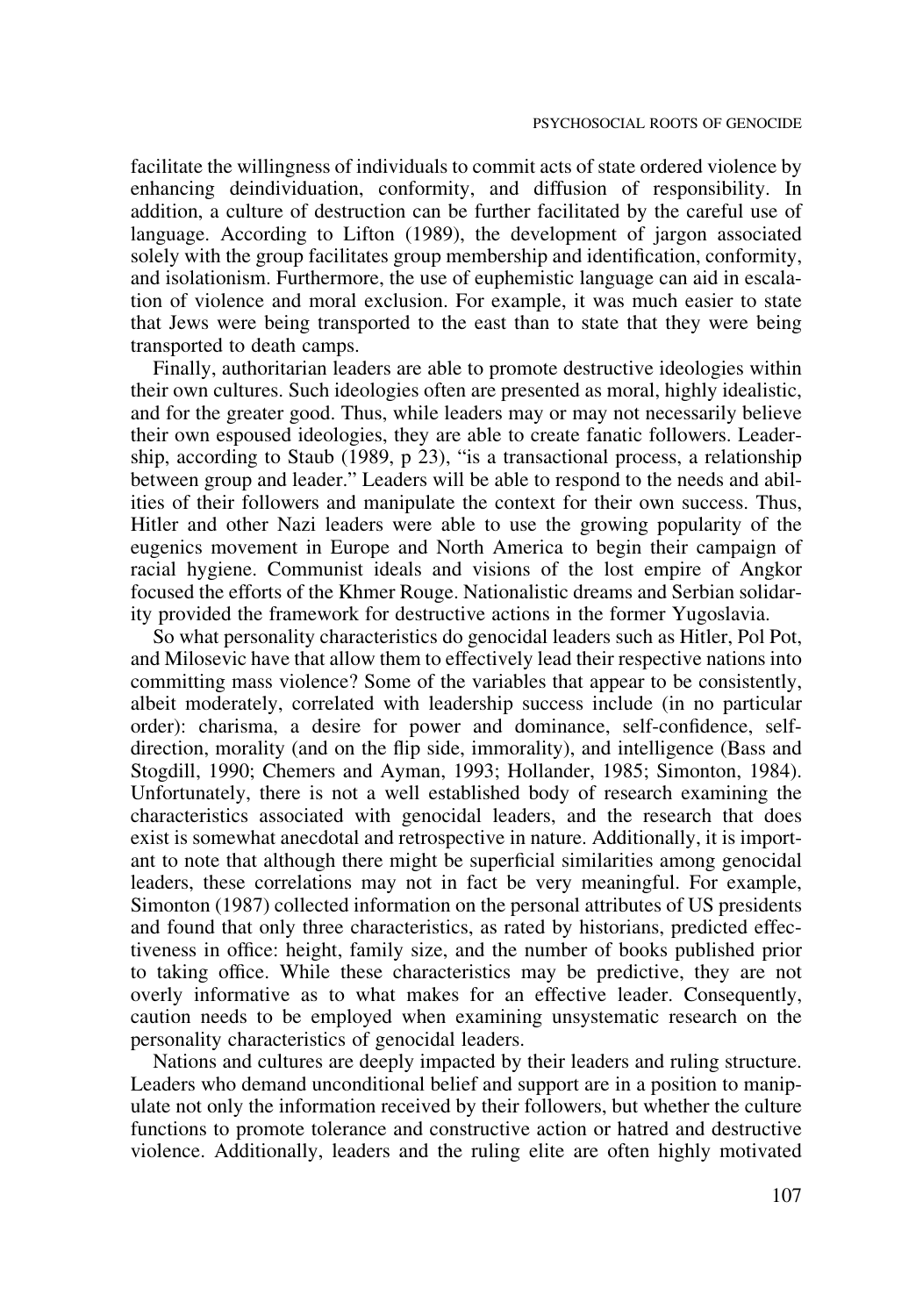based on self-interest. When this self-interest parallels that of the dominant population, and aggression is the most risk-free means to attain the resources desired (e.g. power, land, and other economic incentives), then the potential for mass violence, including genocide, is enhanced.

Historically, countless indigenous populations have been faced with ethnocide and genocide due to desire for the resources they possessed. Additionally, those in positions of power are in a unique position to manipulate a host of social psychological factors that may then play a role in the development of mass violence and genocide.

## Social psychological factors

One of the most powerful tools available to a leader is the ability to manipulate how the population thinks about, influences, and relates to each other. Therefore, the identification of the social psychological factors most amendable to distortion and manipulation is critical to developing an understanding of the antecedents that shape the emergence of genocide. The following discussion introduces relevant social psychological theory and phenomena and then examines the means by which these factors can be manipulated by genocidal leaders.

## Social cognition

The manner by which individuals think about themselves and those around them can influence the likelihood of mass violence and genocide. According to Tajfel and Turner (1986), we tend to divide up the world into "us" and "them," or in-groups and out-groups. Additionally, the in-group we identify with is an important component in our social identity. It is important to us to belong to groups that are held in high esteem so that our social identity is seen in a positive light. Consequently, people often go to great lengths to enhance their social identity by ensuring their in-group is highly valued and distinct from other groups—a phenomenon referred to as in-group bias. One potential consequence of trying to achieve and maintain a high social identity is out-group-directed prejudice, discrimination, and in some cases, violence. However, this behavior is by no means automatic. Negative consequences of the in-group bias only tend to occur when people couple an extremely positive view of themselves, and by extension their in-group, with a very negative view of their out-groups (Brewer, 1979). Much of Nazi propaganda was aimed at creating just such a division with films such as The Triumph of the Will highlighting a strong, happy, proud Germanic race while films such as The Eternal Jew portrayed Jews as weak, sneaky, and filthy vermin. A similar technique (using fear-based radio broadcasts) was used in the Rwanda genocide by the Hutus to heighten the differences between themselves and the Tutsis.

Although the aforementioned cognitive perspectives are important contributors to the development of mass violence and genocide, they also suggest that an increased understanding of the "other" may in fact decrease feelings of enmity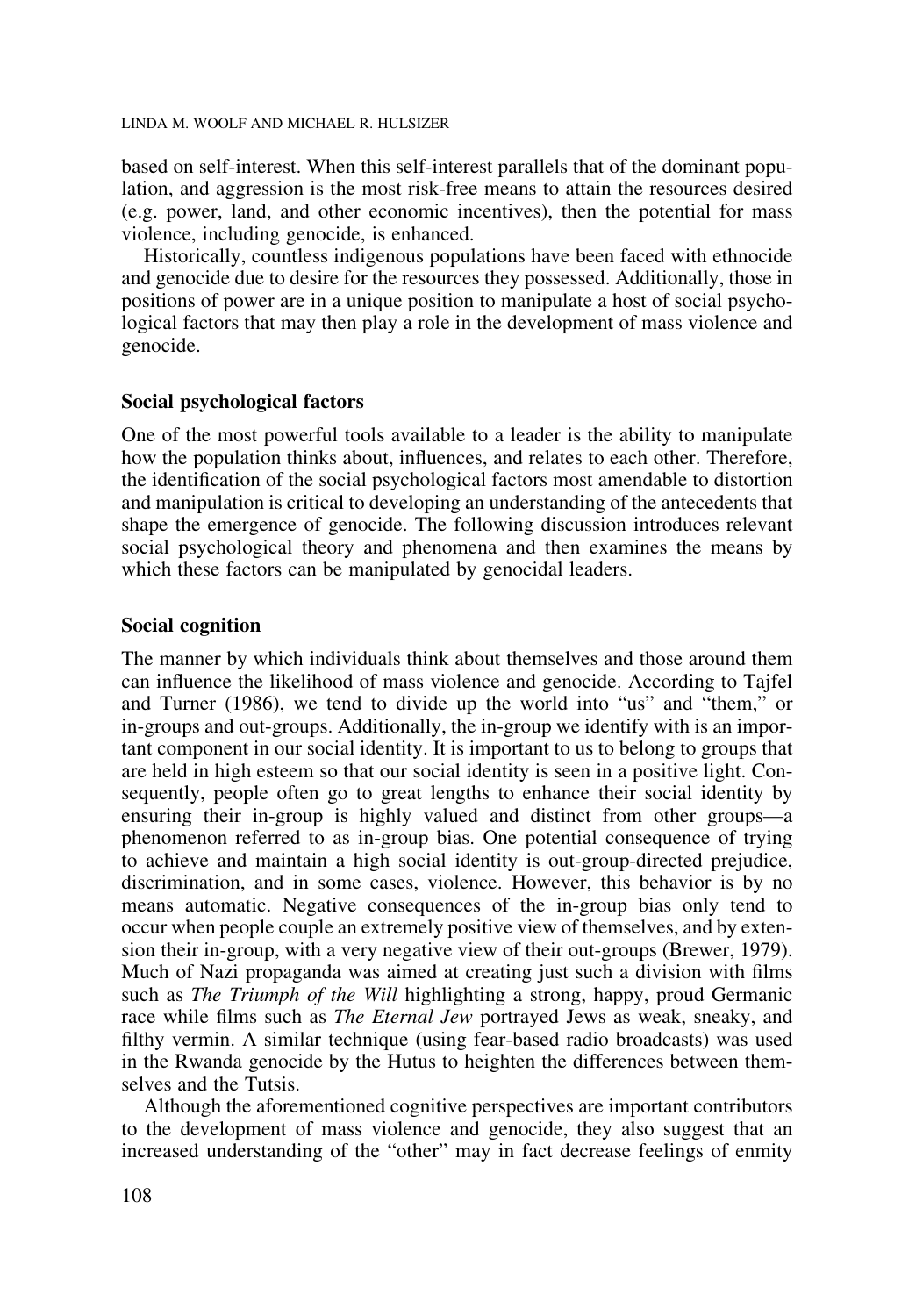towards "them." Unfortunately, leaders can work to counter such understanding and instead fuel out-group-directed prejudice, discrimination, and violence. Much of Nazi propaganda was designed to increase the "otherness" of the Jew. Additionally, insignia were mandated to further increase that distinction and psychological separation as "other," while ghettoization and deportations sealed that distinction and physically limited any potential for future contact and understanding.

The manner by which we perceive the world around us can also aid in the formation of hatred and violence. Research suggests humans tend to use shortcuts or heuristics when processing information about the world (Nisbett and Ross, 1980). That is, people tend to avoid thinking very deeply about issues unless they directly impact their lives. Furthermore, people tend to seek out information that confirms their beliefs rather than material that disconfirms their views of reality—a phenomenon commonly referred to as the confirmation bias (Swann and Read, 1981). Such a bias was used by the nationalist media in Yugoslavia to present a distorted history that only served to fuel ethnopolitical hatreds. According to Helsinki Watch (1992, p 82), "The constant invocation of history to bolster ethnic nationalism has impeded the search for lasting and equitable political solutions to ethnic strife in Yugoslavia."

The tendency for humans to formulate connections, or illusory correlations, between unrelated phenomena further exacerbates the situation by providing seemingly credible evidence to support a belief system (Ward and Jenkins, 1965). Unfortunately, once our beliefs are formed, we are extremely reluctant to modify them. This phenomenon, referred to as belief perseverance, can account for the tenacity with which cultural groups hold onto their beliefs—however illogical they may seem to the outside observer (Ross et al., 1975).

Consequently, long-held beliefs about stigmatized groups can linger in a culture—particularly those cultures with a history of marginalization, bias, and/ or false belief systems regarding the "other." These factors can all be manipulated by the elite, particularly in totalitarian states, to further enhance the cultural divide and promote violence against a perceived threat. For example, "The Protocols of the Elders of Zion" continues to resurface and be used as evidence of a Jewish world dominance conspiracy, thus "confirming" what those with anti-Semitic inclinations believed they already knew. Subsequent attacks by the Rwandan Patriotic Front (RPF) following the beginning of the genocide was used by militant Hutus to reinforce the idea of the genocide's necessity (Des Forges, 1999).

Another shortcut that humans use when processing information is the fundamental attribution error (also called the correspondence bias). This error/bias is found across cultures and involves the tendency for individuals to attribute behavior to internal or dispositional causes, thus ignoring situational explanations (Ross, 1977). Consequently, when trying to explain genocide, individuals are more likely to focus blame solely on genocidal leaders or on the notion that age-old ethnic animosities are built into the genetic make-up of the two conflicting populations. For example, the Rwandan genocide or the collective mass murders in the former Yugoslavia are dismissed as ethnic hatreds dating back centuries and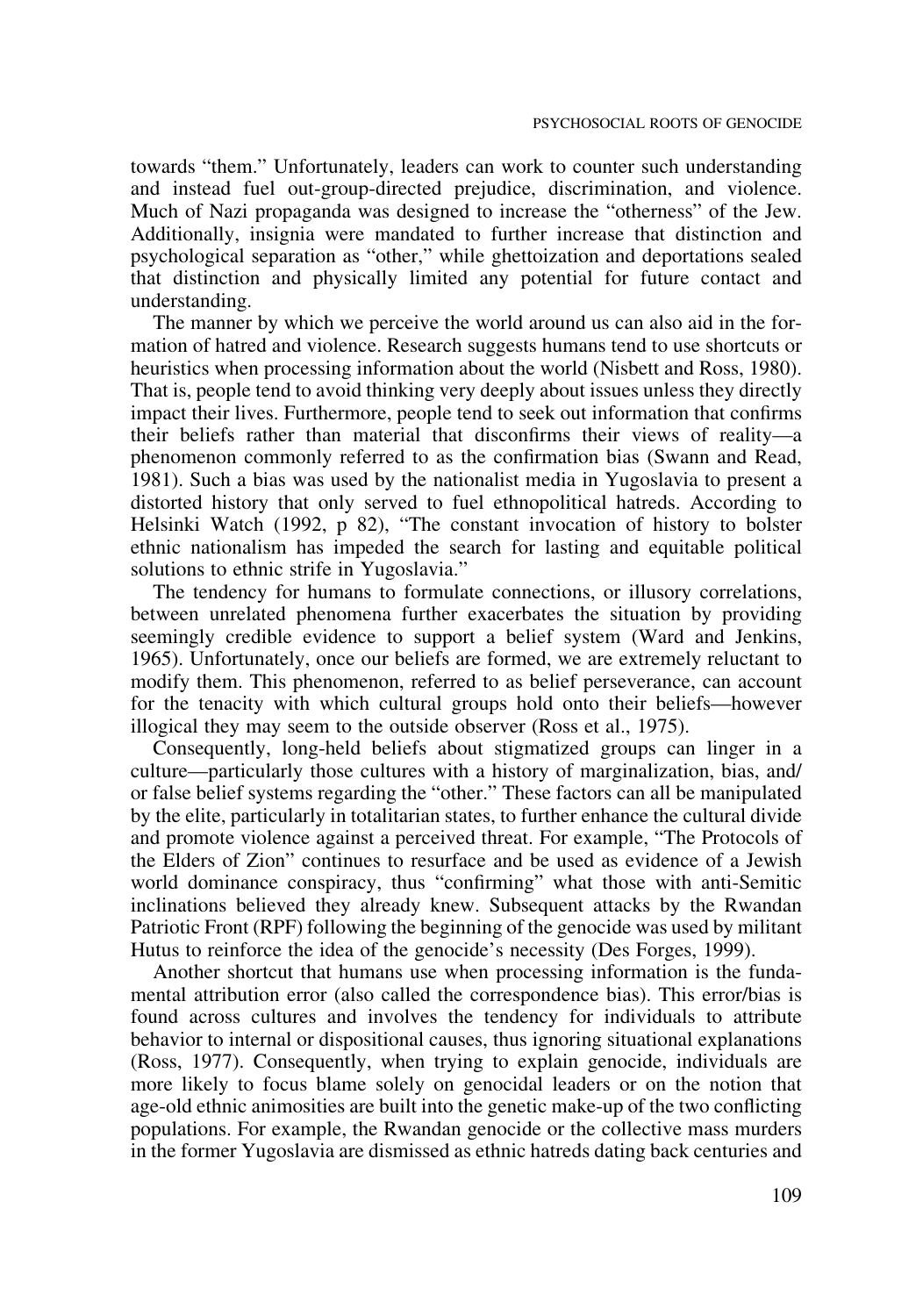ingrained primordially into their "racial" identity. The fundamental attribution error frees humans from examining the social, political, and economic antecedents of genocide and mass violence as well as reduces a sense of bystander responsibility.

Finally, the tendency for individuals to make the fundamental attribution error, coupled with their desire to believe in a just world, leads people to blame the victim for whatever unfortunate event has befallen them (Lerner, 1980). For example, following WWII there were some who questioned whether Jews were partly responsible for the Holocaust. Additionally, over time perpetrators of mass violence further devalue their victims as a means to maintain their sense of a just world and to avoid cognitive dissonance (Staub, 2003). In summary, the typical manner by which people process information can potentially lead to the propagation of hate and can aid in the formation of genocide particularly if manipulated by the elite.

### Social influence

The process by which we influence those around us and the situations under which we can be influenced are ripe targets for manipulation by genocidal leaders. At the most basic level, leaders may seek to shape the very culture. For example, many cultures value and encourage compliance, conformity, and obedience. Cultural rituals and standards, whether in religious, educational, corporate, or community structures, help to perpetuate compliance, conformity, and obedience. In addition, there are often very severe penalties for not adhering to these cultural milieus, ranging from ostracism and verbal aggression to physical violence (Levin, 1989). Thus, group members may feel pressure to engage in hatred and violence, knowing only too well the ramifications of not conforming. The pressure to comply, conform, or obey becomes even more salient upon the introduction of an authority figure. Milgram's (1965, 1974) obedience studies demonstrated the powerful effect an authority figure can have on our behavior. The presence of a strong authority figure, coupled with the foot-in-the-door technique (moving from minor acts of compliance to increasingly greater levels of involvement), is a proven technique that has been utilized by leaders to facilitate violence (Haritos-Fatouros, 1988).

Wartime propaganda, with its goal of convincing a nation to commit acts of aggression against an evil enemy, is a very well documented case where leaders have manipulated social psychological factors to further their own agenda. If such an appeal is successful, the act of war becomes consistent with societal values and even the most blatant propaganda is labeled "news" and deemed necessary to "support the troops." An examination of the ruling elite literature associated with each genocide clearly portrays images of the out-group as not only vile but also as an evil enemy. Nationalist media, for example, in Yugoslavia sought to evoke ethnic hatreds by falsifying historical and current events to raise fear and enmity while Serb school children were warned as to the dangers associated with Muslims by "teaching" about the fourteenth century battle of Kosovo,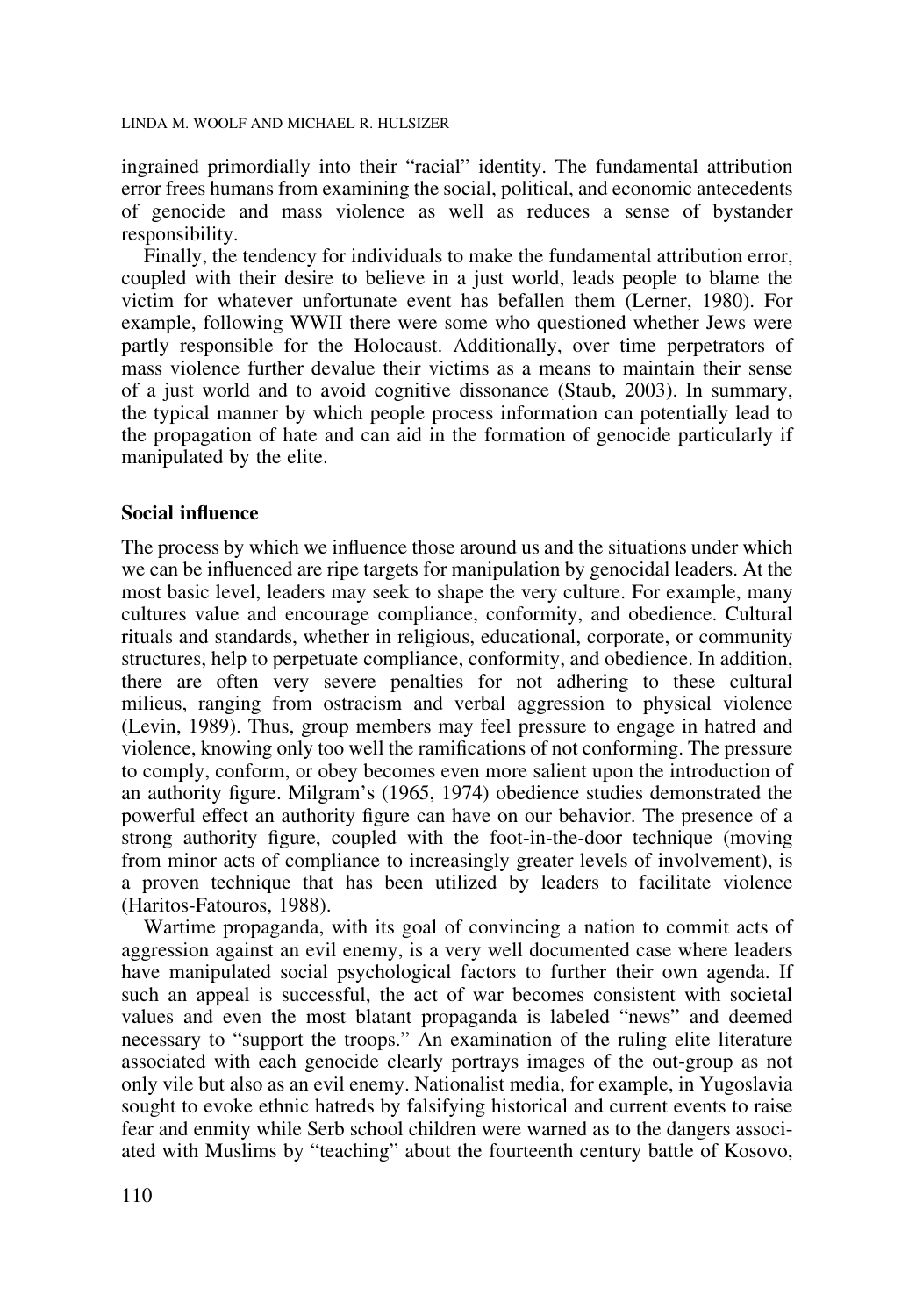the Ustasha genocide during World War II, and betrayal by Muslims through conversion from their "true" Christian faith (Oberschall, 2001; Staub, 1999).

However, it is important to recognize the limitations of propaganda. In their review of the literature, Sears and Kosterman (1994) concluded that in most westernized societies, public exposure to political communications in the mass media is currently modest. In addition, the messages that are received typically only reinforce prior attitudes and are not particularly effective at changing attitudes (particularly those attitudes with a great deal of emotional ties). However, the authors go on to state that propaganda can be effective in several limited situations, most notably when recipients hold weak or ambiguous attitudes regarding the topic at hand or under massive exposure conditions (such as that seen during wartime). Consequently, the effect of propaganda is best measured over an extended period of time—when there is ample opportunity for the propaganda to effectively shape views about a particular topic. Thus, according to Oberschall (2001), ethnic polarizations increase the effectiveness of propaganda by wearing away structural protections. For example, Nazi propaganda became a mainstay of Germanic culture during the Nazi era due in part to the extensive use of anti-Semitic images and ideas that evolved centuries earlier. Additionally, control of the mass media and the consistent messages of fear and hate mobilized greater ethnic division in both Rwanda and the former Yugoslavia. Yet ironically in Cambodia, the elimination of mass media facilitated the selective and constant reinforcement of ideas onto the population particularly children and young adults.

While wartime propaganda is an effective tool for increasing a nation's acceptance of violence, placing citizens into groups, whether military, quasi-military organizations, or even youth groups, can further serve to increase the propensity for violence. Groups tend to foster a sense of anonymity and eventually deindividuation among members (Festinger et al., 1952). Unfortunately, deindividuation often results in individuals becoming less self-aware, less responsible for their actions, and more likely to engage in violence if placed in a provocative situation (Prentice-Dunn and Rogers, 1989). Authoritarian governments often create new organizational structures and military groups designed to enhance deindividuation, compartmentalization of function, and consequently, diffusion of responsibility among its members. Uniforms and clearly identifiable proscribed rules for behavior facilitate state sponsored violence by enhancing deindividuation and conformity. For example, Hitler's youth and the Khmer Rouge both exemplify the potential for violence underlying these social influence processes.

In addition, very cohesive groups, like those that would exist in the upper echelons of a totalitarian power structure, tend to foster a style of decision-making that emphasizes maintaining group harmony. Consequently, groups that have this type of dynamic, labeled groupthink, tend to consistently agree with the leader, suppress realistic appraisals of the situation, and ignore possible alternative viewpoints (Janis, 1982). Thus, the potential exists within a very cohesive political group for a leader to advocate a policy of genocide without being met by significant resistance from group members. In fact, group polarization may occur, resulting in even more extreme viewpoints and actions.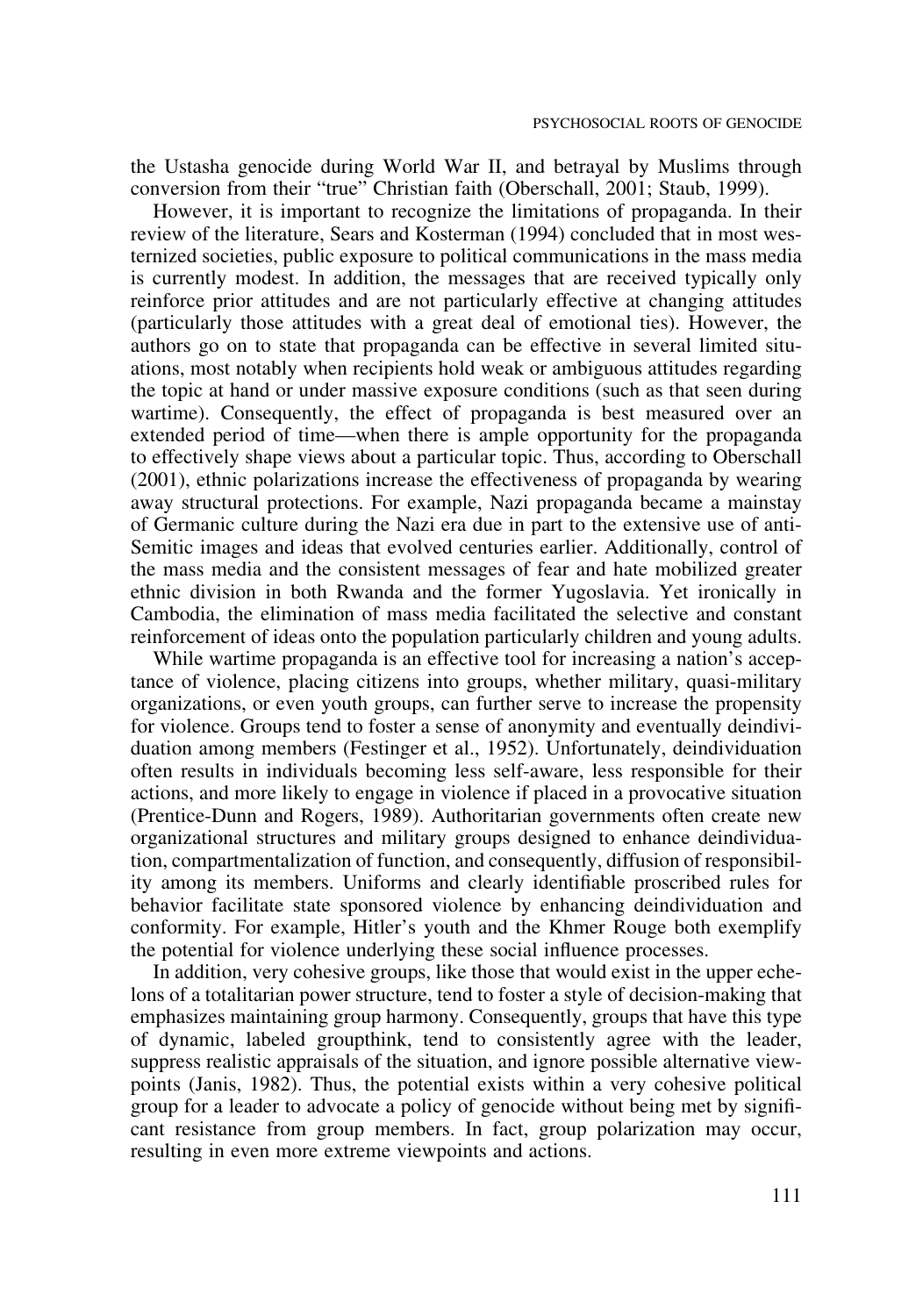Several research studies have demonstrated that group discussion among likeminded individuals tends to enhance the initial leanings of the group (Moscovici and Zavalloni, 1969; Myers and Arenson, 1972). For example, liberal groups become even more liberal in their decisions following group deliberations. Unfortunately, the same can be said of prejudiced individuals, who adopt much more negative views regarding out-group members following group discussions (Myers and Bishop, 1970). Slobodan Milosevic was able to spread his nationalistic and genocidal agenda by having those with reform or moderate agendas expelled from the Central Committee. This purging furthered his rise to authoritarian power, improved his control of the state-operated media, and enhanced his image as a strong, nationalistic, and populist leader (Oberschall, 2001). By reducing dissident and even moderate voices, Milosevic was able to quickly move the country towards an agenda of ethnic cleansing—including genocide.

#### Social relations

The social relations factors often discussed in relation to mass violence and genocide include prejudice, altruism, and aggression. Not surprisingly, the majority of research has focused on understanding the link between prejudice and violence. Consequently, several theories exist that purport to explain this connection.

One of the oldest attempts to understand the relationship between prejudice and aggression is scapegoat theory. This approach posits that when people are frustrated, such as during poor economic times, they tend to lash out at out-groups particularly those groups that have been marginalized in society (Allport, 1979). In one of the earliest examples of this theory, Hovland and Sears (1940) reported that the number of African Americans from the southern United States lynched in the late nineteenth and early twentieth century varied as a function of the price of cotton. When cotton prices were good, lynchings were down, whereas the opposite pattern held true when cotton prices were low. The researchers cited displaced aggression as the main culprit in this analysis.

According to scapegoat theory, groups that have a limited ability to defend themselves, such as women, children, and ethnic and religious minorities, tend to be the targets of aggression. For example, Jews in Nazi Germany were targeted based on their minority status and the existence of stereotypes consistent with the notion that they had a hand in Germany's economic downturn after WWI. Although the notion of scapegoating has tremendous appeal, the theory has fallen out of favor among researchers. The problem stems from the fact that contemporary researchers have found that frustrated individuals lash out against any outgroup—regardless whether the group is liked or disliked (Brown, 1995). In addition, scapegoat theory does not predict why a particular out-group is chosen as a target. For example, why weren't Latinos and Jews from the American South targeted to the same extent as African Americans during the time period in which Hovland and Sears conducted their research? Or why were the Twa not targeted for genocide in Rwanda? Obviously, other factors besides simply being an out-group influenced the decisions to target African Americans or Tutsis for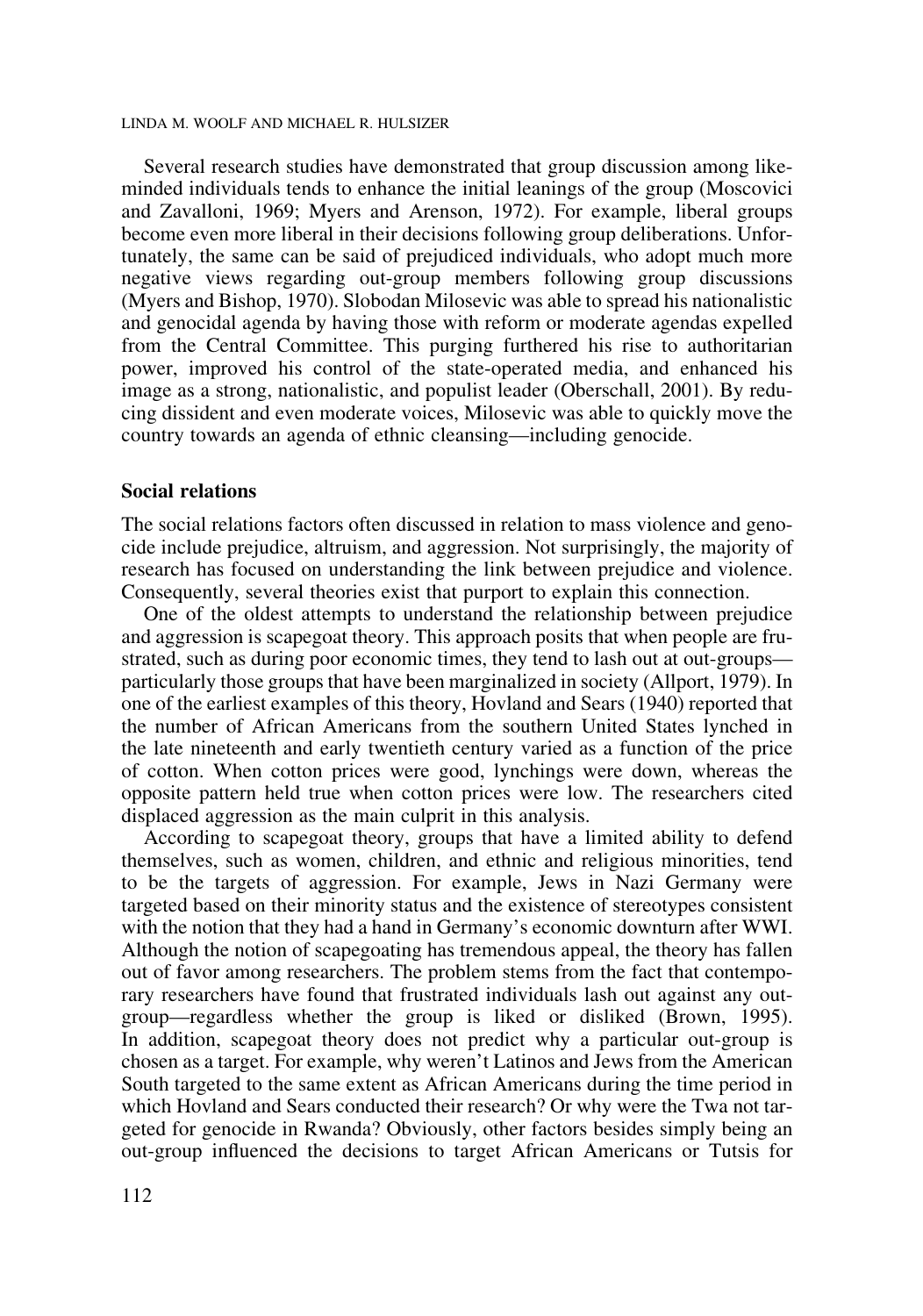extreme levels of persecution and genocide, respectively. As a result, many researchers have focused on the role realistic conflict theory plays in mass violence and genocide.

Realistic conflict theory is based on the premise that competition between groups for scarce resources leads to prejudice and may potentially result in conflict (LeVine and Campbell, 1972). It is important to note that realistic conflict theory is applied to situations where one group can achieve a goal at the expense of the other group (i.e. a zero-sum situation).

Realistic conflict theory has primarily been applied to situations in which groups compete for land, employment, and other factors that impact the economy (Esses et al., 1998). It is important to note that the authoritarian elite can make the aforementioned resources more salient to the populace in response to a perceived threat. Thus, Armenians who were largely assimilated members of the middle class were targeted during the economic crisis in the Ottoman Empire. Similarly, Jews were targeted by the Nazis due to their largely middle class and professional status during the economically troubled interwar period. Two major sources of export in Rwanda, coffee and tin, experienced sharp drops in price at the same time the country was experiencing rapid population growth resulting in extreme poverty as well as political infighting and competition between Hutu and Tutsi for resources.

To summarize, those in positions of power can manipulate a broad range of social psychological factors either or constructive or destructive actions. These can most easily be manipulated through a consolidation of governmental controls, the creation of new government organizations with specific political agendas, and control of the media. Additionally, leaders can use planned or unplanned incidents to further their ability to manipulate these social psychological factors. An airplane carrying the moderate Hutu leader is shot down, Cambodia is bombed by the United States, the Reichstag is laid ruin by flames—all events manipulated to promote political agendas.

## The path to mass violence and genocide

While all the factors discussed above may be present in a situation, the question remains as to why some groups and nations function peacefully with their neighbors while others serve as a breeding ground for increasing levels of violence. Although individuals and populations are often reticent to commit extreme acts of violence without extensive provocation, history has demonstrated they can be led to engage in more innocuous acts of aggression with little difficulty. Consequently, leaders bent on leading their nation on the path to genocide must promote increasing levels of violence over time, while simultaneously maintaining the in-group's positive sense of self. To accomplish this task, leaders often systematically remove the rights once enjoyed by the target group, thus making it very difficult for the target group to resist the increasing levels of violence. In addition, a series of parallel processes are often enacted to ensure that in-group members are less willing to protest the treatment afforded to the target group.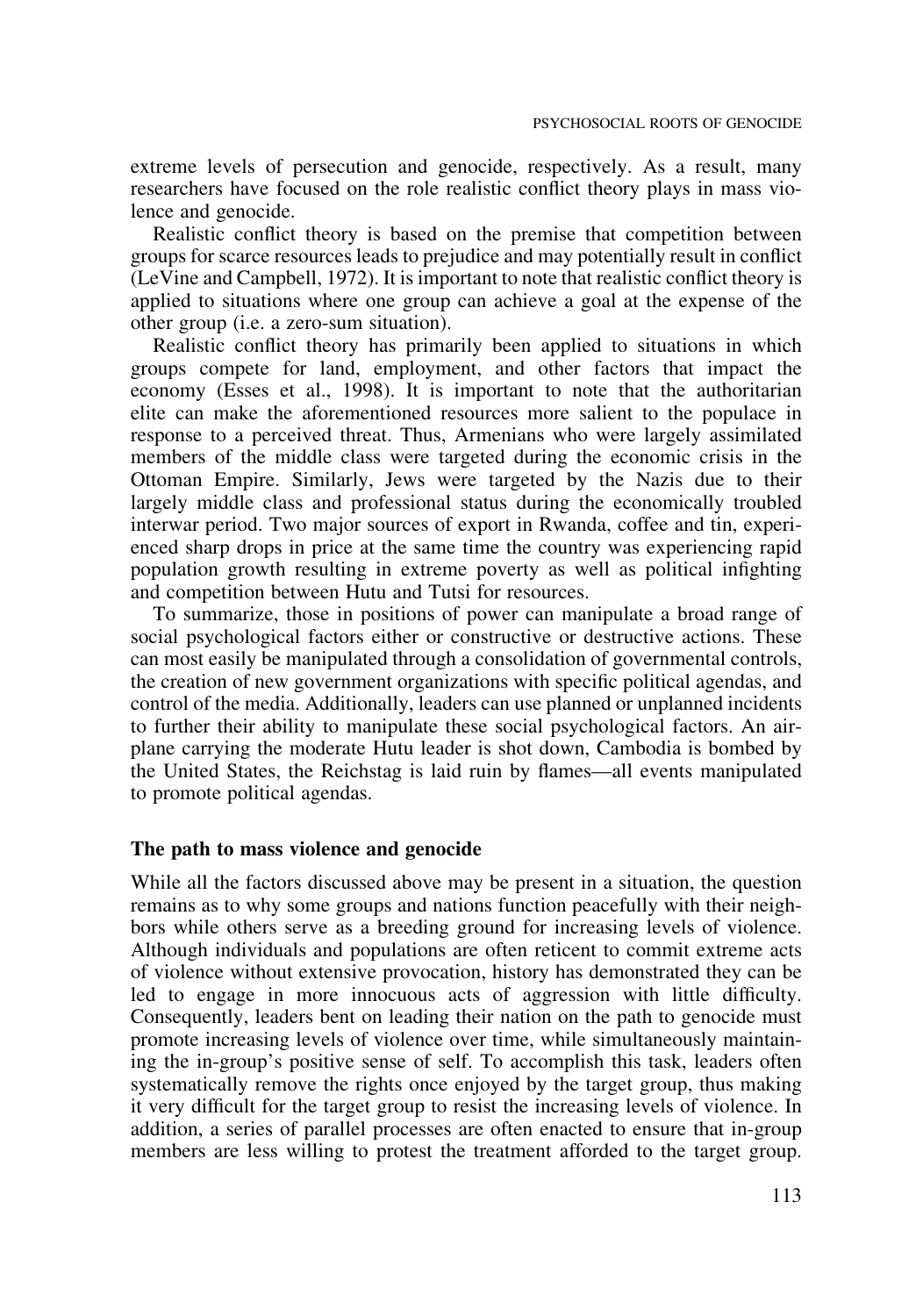In fact over time, these parallel processes may actually increase the in-group's commitment to the path of mass violence.

## Basic stages on the path to mass violence and genocide

The model which follows details seven basic stages that exist on the path to mass violence and genocide. Each of these stages is characterized by a specific level of violence with accompanying parallel process. However, it should be noted that the various stages in the path to mass violence and genocide are not absolute as levels and processes may overlap stages. Additionally, atrocities committed outside of a nation-state's boundaries may proceed at a faster rate and stages may be consolidated. Thus, it should be noted that this model does not represent an immutable pathway to mass violence and genocide but rather highlights increasing levels of risk for mass violence and genocide. The role that group cultural history, situational factors, social psychological factors, levels of violence, and parallel processes play in mass violence and genocide is portrayed in Figure 1.

## Stage one

It is normative for in-groups to maintain stereotypes and negative attitudes toward an out-group. Over time, these stereotypes and negative attitudes can become institutionalized within a culture such that roles may become primarily associated with members of a particular group. Random acts of discrimination or crimes grounded in enmity towards an out-group member may occur but are not normative or condoned. In cultures characterized by an acceptance of psychological and physical violence, random acts of hate may be simply ignored or receive less attention than violent acts against members of the valued in-group. Leaders within such a culture may promote or discourage such acts and processes depending on their own agenda, the interest of the culture, and their own beliefs about the innate supremacy of the in-group. Thus, a cultural history that values violence as well as an ideology of supremacy provides the foundation for future movement along the path of violence.

# Stage two

While the aforementioned set of conditions is far from an ideal state of mutual tolerance or peaceful coexistence, some cultures and groups proceed further down a path of greater violence. This movement is characterized by a loss of privilege and opportunity. Members of the out-group may be denied access to certain services, excluded from organizations, or limited in their ability to move past a glass ceiling in relation to educational opportunities or jobs. To facilitate this movement along the path to mass violence and genocide is the process of stigmatization. Beginning with an increase in stereotypes and derogatory images of the out-group, the process continues with the targeted group becoming further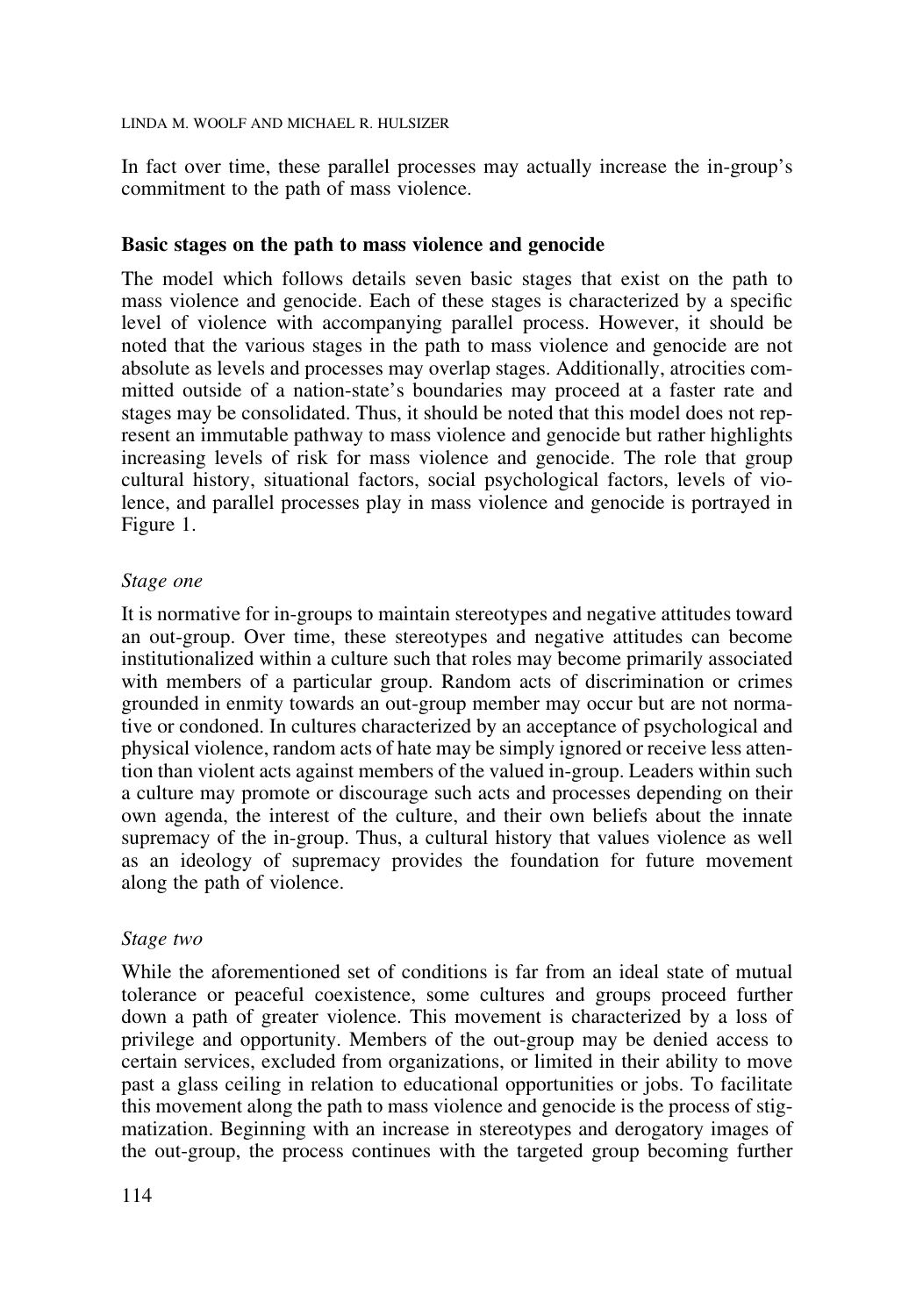

Figure 1. Path to mass violence and genocide

 $115$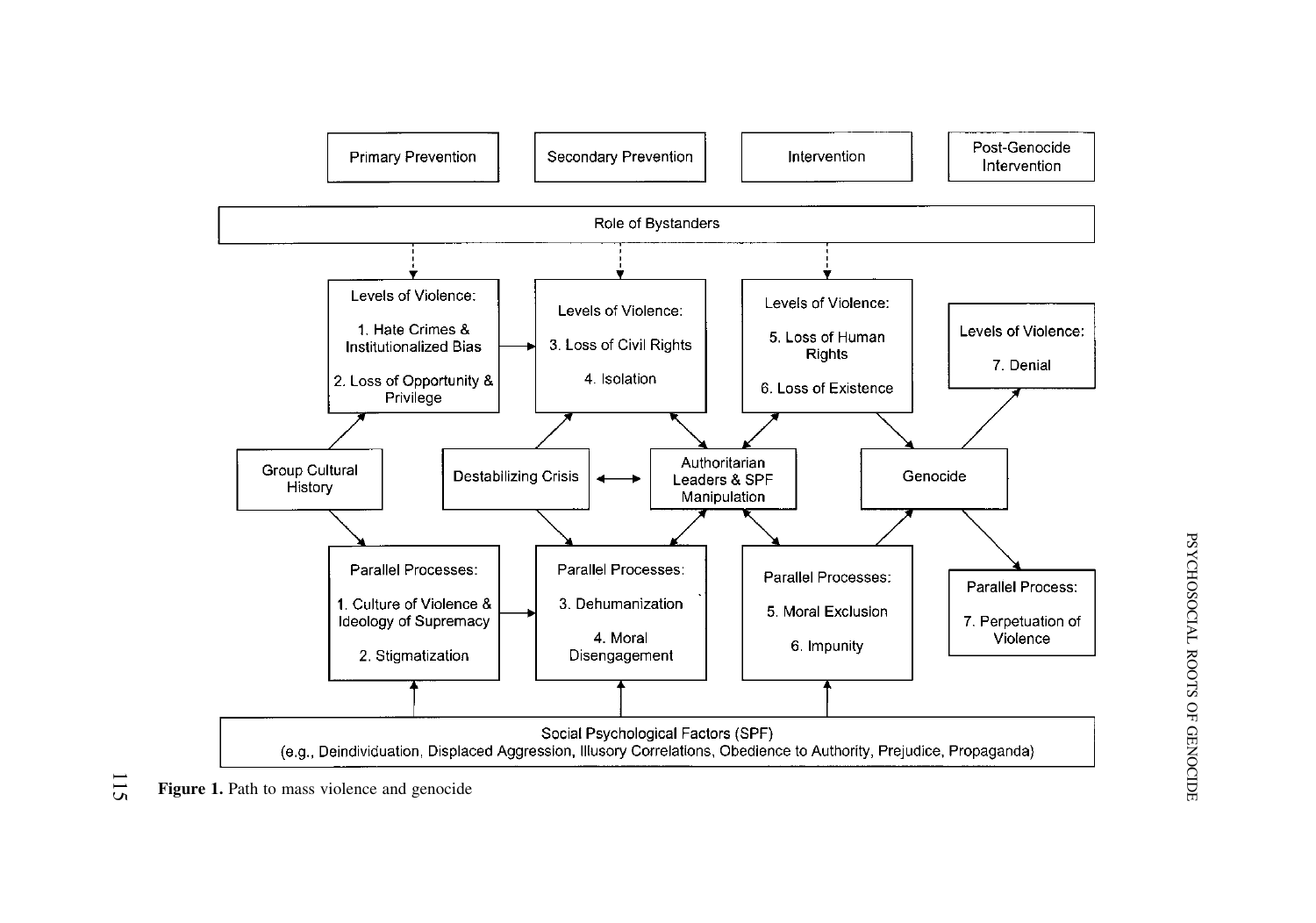identified with negative attributes. This process of stigmatization may proceed through the use of identifying insignia or other means of classificatory processes. For example, during the Holocaust, Jews were forced to wear a yellow Star of David on their clothing or an armband, the letter J was stamped on their passports, and all had their first names changed to Israel or Sarah. Such measures increase the ease with which the targeted out-group can be moved along the path to mass violence and genocide. Unfortunately, these early actions are usually supported by easy and compelling rationales. Leaders and others of the elite may argue for the "necessity" of stigmatization and the resulting loss of privilege and opportunity. The rationales are bolstered as the stigmatization is grounded in existing stereotypes, prejudice, and bias. For example, the portrayal of Jews during the Holocaust as parasites upon the nation predates Nazi-occupied Europe by several centuries.

### Stage three

If stigmatization with accompanying loss of opportunity and privilege is accepted by an in-group or population, it is easier to move on to step three which is characterized by loss of basic civil rights. In this case, members of the out-group may be denied citizenship or the right to vote, may not be allowed to own land or operate a business, or may find that certain laws apply differently to themselves relative to the in-group. To facilitate movement towards loss of civil rights in relation to a target group, leaders and other elite will promote increasing levels of dehumanization. This process of dehumanization begins with increased promotion of stereotypes and negative images of the out-group. Dehumanization is often a necessary tool to reduce the cognitive dissonance that may occur when individuals behave negatively toward other human beings (Berscheid et al., 1968). Propaganda is a vital tool used by the in-group elite to stigmatize and dehumanize the outgroup. In addition, propaganda may present the out-group as an imminent threat to the well-being or existence of the in-group. For example, the out-group may be presented as a parasite stealing the life-blood of the in-group, in partnership with the demonic forces, as various forms of vermin, or a destructive, invading force. Armenians during the Ottoman Empire as well as Tutsis in Rwanda were portrayed as being in league with hostile, invading enemies thus representing "alien" intruders needing of elimination. The Eternal Jew portrayed Jews as a parasitic society with odd religious practices, who spread like rats across the globe disseminating plague in their path. This film combined the dehumanization theme with a call for the removal of this "cancer from the body of Germany." Unwittingly, when individuals write of genocide as the extermination of an entire people, they retain the vermin metaphor used by the perpetrator.

## Stage four

If little protest is raised in regard to the loss of civil rights, it becomes easier to force isolation upon an out-group. Ghettoization, deportations, and ethnic cleansing of a region are examples of out-group isolation strategies. The rationale for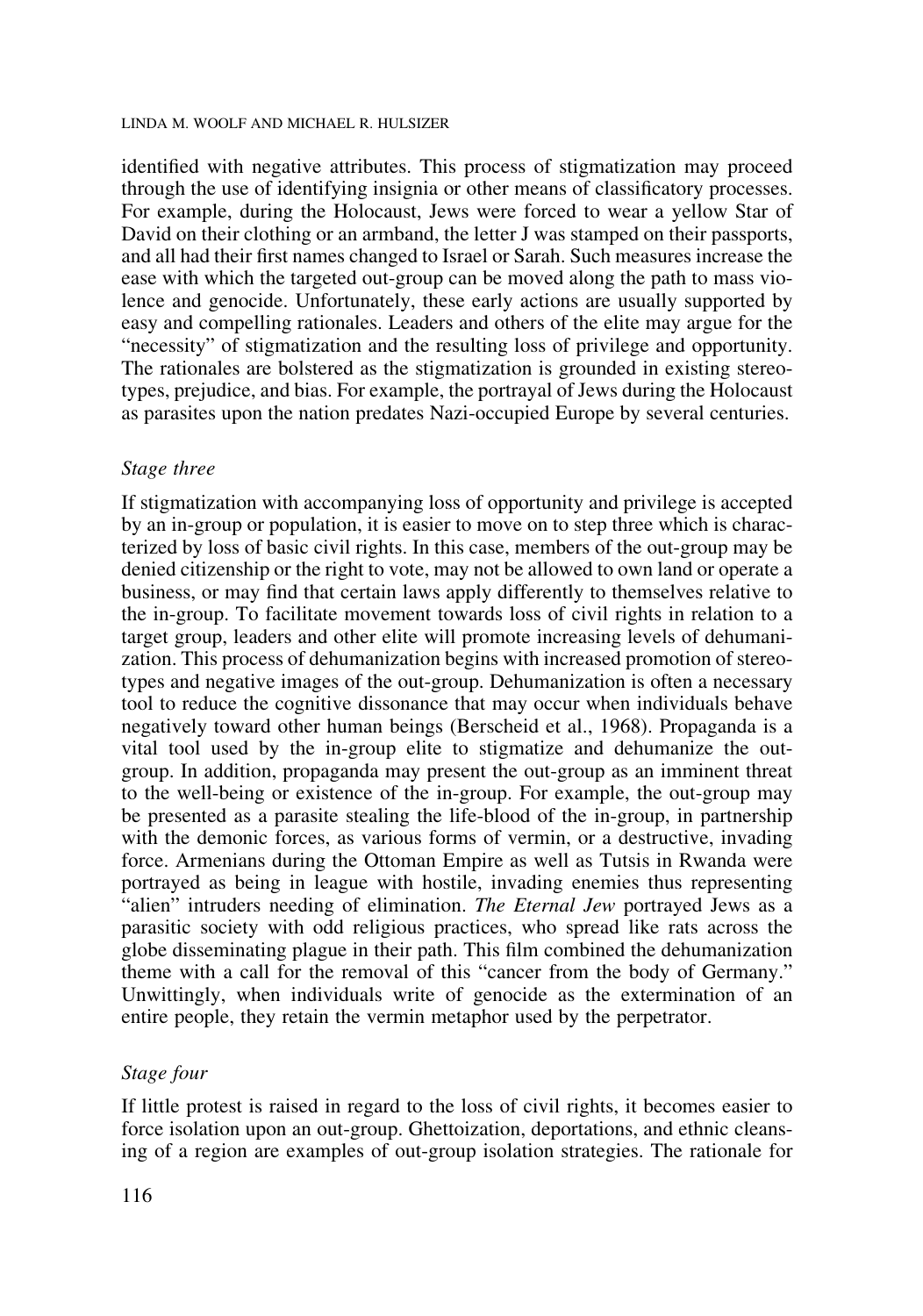isolating the out-group is supported through propaganda. Such misinformation is necessary in order to protect the self-esteem of the in-group. Additionally, a selffulfilling prophesy is created to further the rationale for isolating the out-group. Due to the previous loss of opportunity and civil rights some members of the targeted out-group may begin to reflect the effects of such losses (e.g. effects of poverty) and thus serve to reinforce the stereotypic images as portrayed by the in-group through propaganda. Of course, the path to genocide could not be taken without the underlying process of moral disengagement. As the out-group is perceived as increasingly different or sub-human through the process of dehumanization, there is a concomitant willingness among the populace to disengage morally (Bandura, 1998). Euphemistic language can facilitate the process of disengagement as it is easier to turn a blind eye to the deportation of one's neighbor "to the east" as opposed to deportation "to their death." In addition, the process of moral disengagement is facilitated by the natural tendency for individuals to blame the victim via a belief in a just world. According to researchers, individuals who are victimized are more likely to be devalued and are likely to be blamed for their misfortune. Moreover, if such misfortune is perceived to result in extended suffering, the degree of blame increases (Correia et al., 2001; Lerner and Simmons, 1966). Thus, phrases such as "the Jews brought the Holocaust upon themselves" and "the Turks were merely responding to the civil war threat posed by the Armenians" exemplify such blaming of the victim in an attempt to maintain a belief in a just world. This tendency to blame the victim may be facilitated by propaganda and justified by the elite.

# Stage five

The loss of civil rights and isolation that characterize previous stages quicken the movement along the path to genocide towards the deprivation of basic human rights to the out-group. Individuals in the out-group may be denied education, access to adequate food and shelter, and relegated to subsistence living. The more isolated the targeted out-group has become, the easier it is for the majority population to feign ignorance of these events.

Facilitating the willingness of the population to ignore the impending genocide is the process of moral exclusion (Opotow, 1990). In other words, the moral principles that may be applied to one's own group no longer pertain to those outside of the group. For example, it is unfortunate but acceptable to kill an enemy during war when the soldier is identified as a member of the threatening out-group. However, it is even easier to kill someone who has been defined as existing outside of the human and thus moral realm. Words such as "dink," "slant," or "gook" resonate more as curses than identifiers of human beings (Erikson, 1996). On the path to mass violence and genocide, the process of disengagement morally becomes complete as the victim becomes excluded entirely from the normal moral realm. The victims are no longer viewed as human but rather vermin to be exterminated or infected tissue needing to be excised.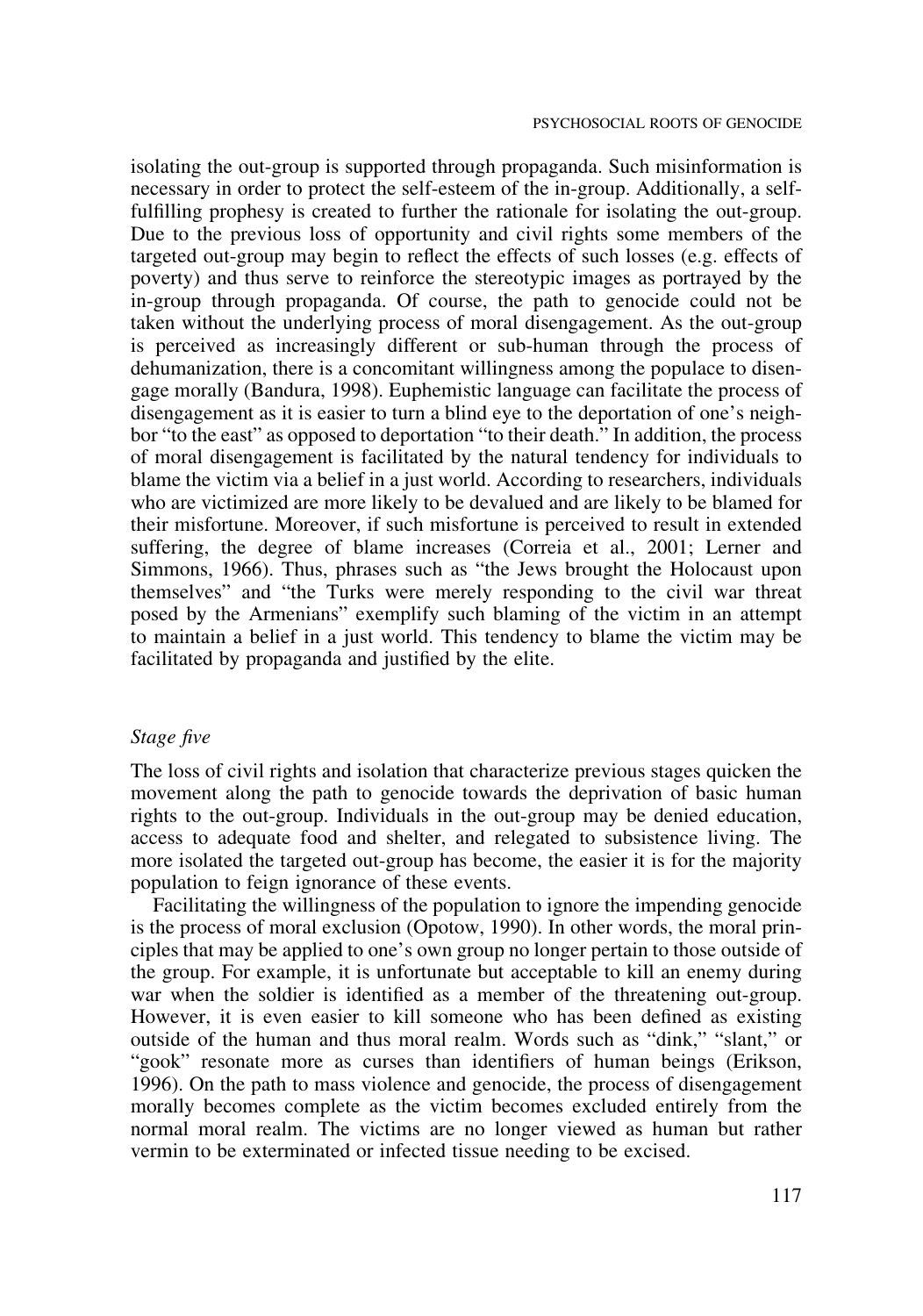#### Stage six

Finally, members of the out-group may find their very existence threatened. Whether a group or nation moves down the path to genocide is decided in part by whether the aggression will be met with acceptance or punishment. An atmosphere of impunity increases the probability of violence (Roth et al., 1999). In the late 1800s and early 1900s, the Ottoman Empire began a campaign of ethnic cleansing against the Armenian population. World outrage and the threat of sanctions, particularly by Great Britain, quelled the destruction that had already led to the loss of an estimated 200,000 Armenian lives (Smith, 1999; Staub, 1989). However, with the advent of WWI, the risk of sanctions became irrelevant and the Armenian genocide occurred unabated. So too, millions of Jews, Roma and Sinti, Cambodians, Bosnians, Tutsis, and others were murdered as the passive world community created an atmosphere of impunity.

#### Stage seven

The final insult in the path to genocide is the denial that the genocide even occurred. Denial of genocide also continues the original harm as it is a further assault on the victims of the genocide—it is an assault on the memory of those victims. At the very least, we should acknowledge that these individuals existed and the horrors surrounding their deaths. To argue that they never lived and/or that they were never murdered when the historic record is so clear is harmful and particularly painful for survivors and their communities. In the extreme, it is a continuation of hatred and has as its base destructive motivations (e.g. the denial exhibited by white supremacist and neo-Nazi groups). On its most banal level, it is a further assault and it does nothing to resolve unhealed group trauma but rather adds to the suffering, and inhibits any sort of future reconciliation. Additionally, the individual perpetrators of such violence are themselves harmed simply by the action of having engaged in injuring or ending the lives of other human beings. Failure to look into the abyss of one's own actions inhibits any form of healing on the part of perpetrator and perpetrator groups.

Bear in mind that with each step along the path to genocide, intervention becomes more difficult. Early on, leaders of groups or nations may be more amenable to intervention as they are held accountable for their actions. Additionally, the population may be more open to other forms of societal change, assistance for help with crisis, or new leaders. However, later in the process, intervention becomes more difficult. Leaders and the elite who have been moving the society along the path to mass violence and genocide with a sense of impunity will have little motivation to change as they may now see themselves as being potentially held accountable for genocide and other crimes against humanity. Additionally, over time the population will be more strongly committed to the path to mass violence and genocide due to factors such as cognitive dissonance. Finally, time enables authoritarian leaders to solidify their control of various aspects of a society from the media to the economy making intervention more difficult.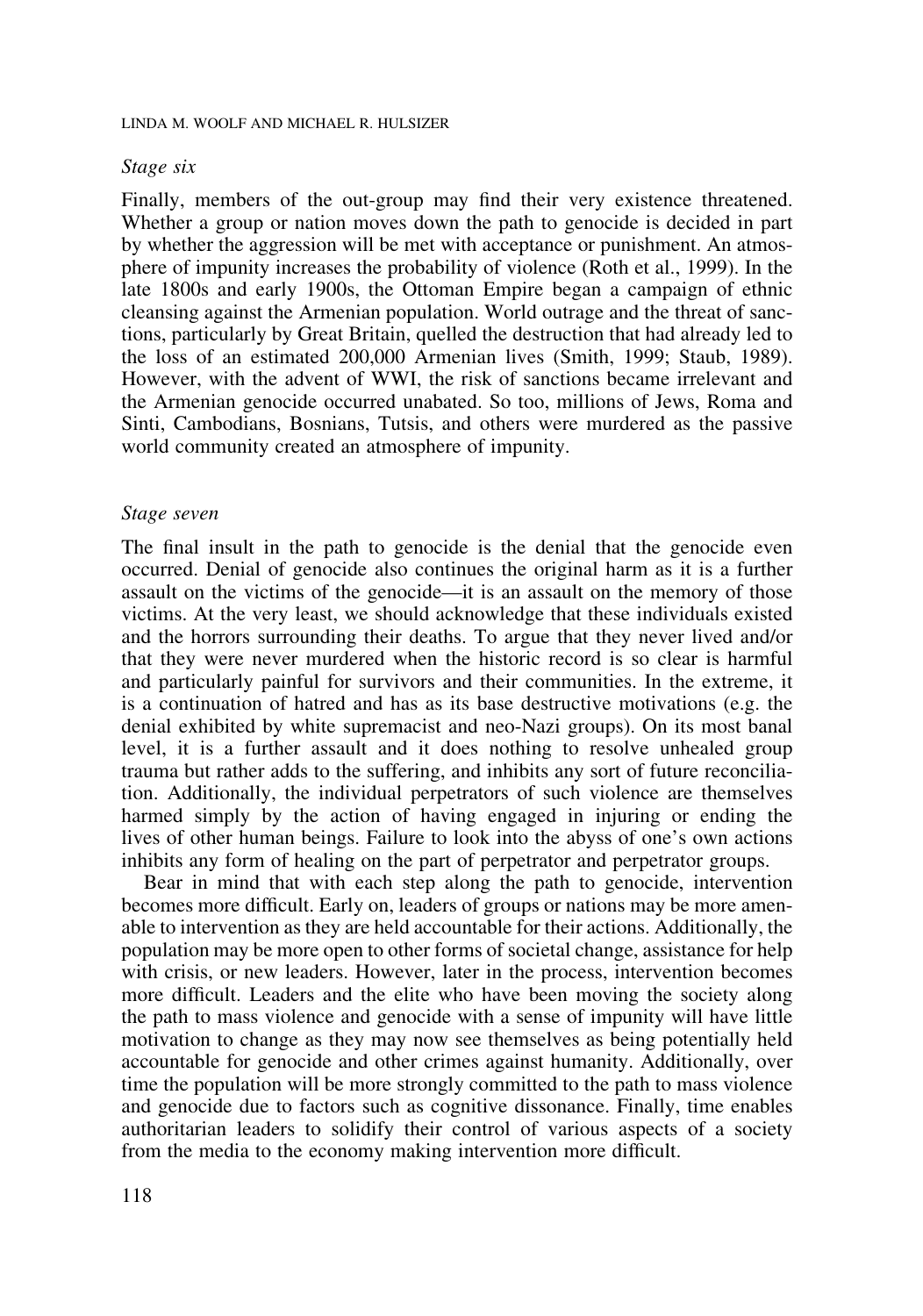Each of the stages described above can be examined in the context of the path taken by the Nazis following Hitler's promotion to Chancellor. Hitler did not begin his campaign against the Jews in Germany with genocide, but rather began with the organization of a small, one-day strike against Jewish businesses, and progressed to the passage of a law removing Jews from certain civil service positions. He closely watched the outcome of these actions, and since most Germans did not respond publicly in a negative fashion, he had his foot in the door. Later, the Nuremberg Laws were passed, which resulted in the loss of a large number of basic civil rights for Jews, including citizenship and the right to live where they chose. Jews were placed in ghettos, conscripted into forced labor, and deported to various sites within the Nazi camp system. The removal and isolation of Jews from non-Jews within mainstream society facilitated movement down the path to mass violence and the loss of fundamental human rights for Jews was not far behind. Basic human rights such as adequate food, water, health care, sanitation, protection from the elements, as well as freedom from slavery and forced harsh labor were systematically denied within the ghettos and concentration camps resulting in the death of many Jews. The Nazis through the creation of death squads and finally death camps insured the final step down the path to genocide. Hitler, of course, did not invent this path to genocide; rather, it is one seen often in history, from the destruction of America's indigenous populations to the genocide of the Armenians within the Ottoman Empire. In fact, the denial of atrocities such as the genocide of the Armenians facilitated the process of genocide during the Holocaust (Smith, 1992).

## Role of bystanders

The final primary factor that influences the path to mass violence and genocide is the role of bystanders. Bystanders have the ability to quell violence through action or by virtue of their presence. Unfortunately, they also have the ability to provide tacit approval for hatred, discrimination, and violence, through inaction. In relation to genocide, bystanders include not only individuals within a nationstate but also individuals, groups, and nations outside of the immediate sphere of destructive action. Of course, it is difficult to make claims where intervention resulted in the prevention of mass violence. The absence of violent action alone fails to demonstrate effectiveness of intervention as no definitive inevitability of genocidal actions can be proven. For example, it is impossible to determine if actions taken by NATO forces in Kosovo and subsequent installment of international peacekeepers prevented further mass violence and an escalation into large-scale genocide in this region of the former Yugoslavia. However, there is substantial evidence that genocides which were ignored were able to proceed with impunity where action most likely could have prevented large-scale slaughter. While the world watched as thousands of Tutsis were being slaughtered each day in Rwanda, the Clinton Administration and the United Nations both fervently worked to distance themselves from the atrocities and stridently avoided the use of the term genocide which would have necessitated action. Germany during World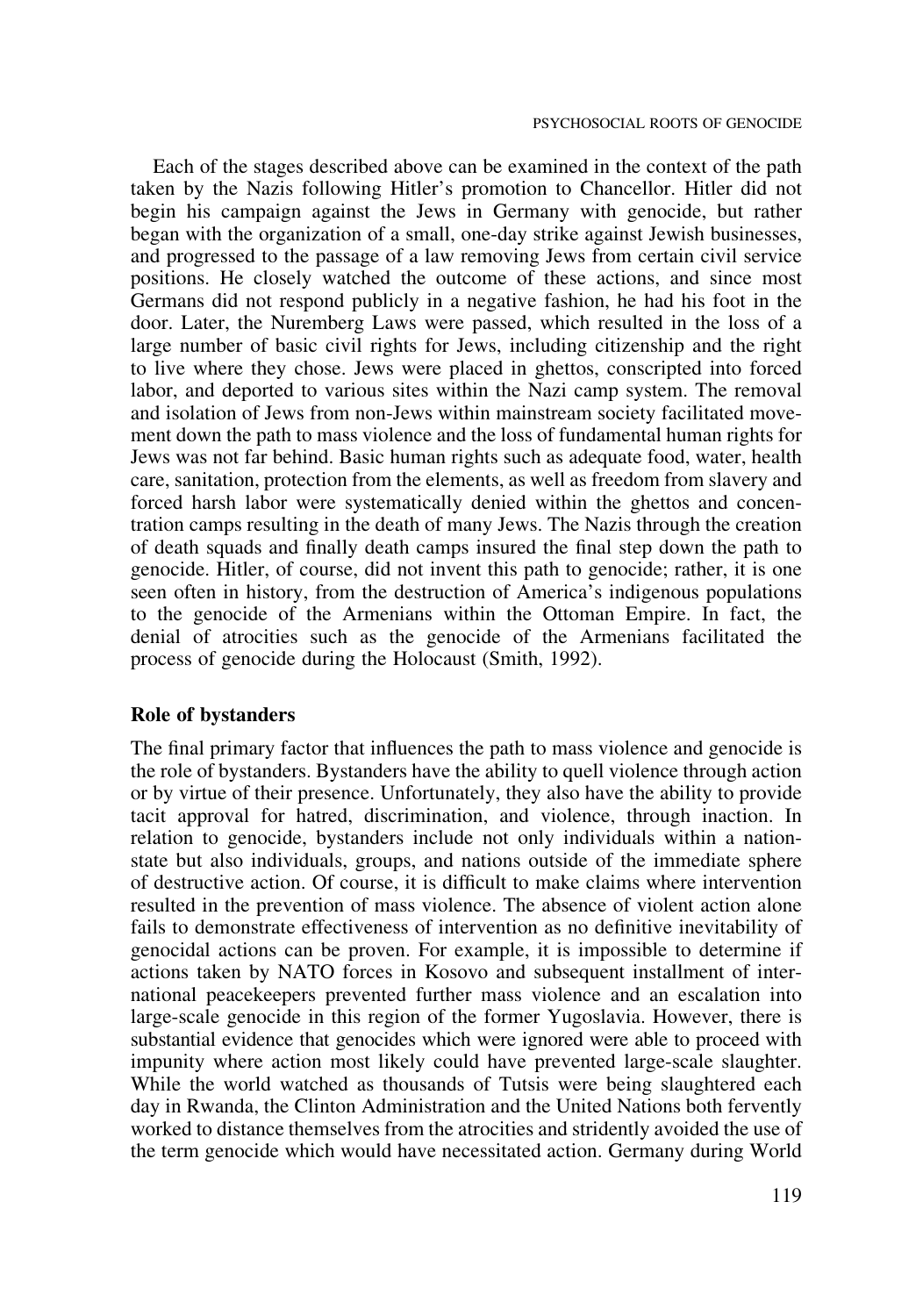War I, allied with the Young Turks, tacitly approved of the actions against the Armenian and thus the annihilation proceeded unabated. Many have questioned whether the Holocaust would have occurred if the world community had responded to earlier aggressive behavior with direct involvement as opposed to appeasement. This question is difficult to answer, but most certainly fewer Jews would have died if some action had been taken. Simply opening the doors of immigration would have saved untold numbers of lives.

The question of why individuals fail to intervene in times of need, becoming instead passive bystanders, has been addressed in a variety of research studies (Piliavin et al., 1981). Rationales for inaction include diffusion of responsibility and pluralistic ignorance. In times of crisis, individuals in crowds are less likely to intervene, as personal responsibility to help becomes diluted. Additionally, we tend to look to others for assistance in understanding a situation and may decide that if others appear unconcerned, then there is little reason for intervention. Once committed to non-action, it becomes increasingly difficult for intervention to occur due to cognitive dissonance and a belief in a just world. These and other reasons may deter bystanders from acting or providing aid once committed to a pattern of inaction.

On an international level, additional dynamics influence the action of bystander nations. Lack of will, economic and political self-interest, national sovereignty, and prejudice have all stood in the way of action in the face of violence. For example, it has largely been argued the United States failed to intervene during the genocide of the East Timorese in the mid-1970s for fear that the Indonesian government would fall into communist hands if opposed (Dunn, 1997). Similarly, many nations failed to take action as the Iraqi government gassed at least 100,000 Kurds given the more pressing adversary at the time was perceived to be Iran with whom Iraq was in conflict (Horowitz, 1999; Staub, 2003). Even post-genocide, disparities have appeared in relation to the amount of aid provided to refugees. This issue became apparent when substantially more aid was provided to refugees from the Balkans than African refugees (Miller and Simmons, 1999).

The most parsimonious explanation for this disparity is the obvious difference in race among the refugees. Interestingly, the rationale often provided by nonresponsive nations as to their unwillingness to intervene in former Yugoslavia or Rwanda is the fallacy that no action is possible, since these groups have been "fighting since the beginning of time." This is an interesting twist on the notion of diffusion of responsibility, because not only is responsibility diffused across nations, but it is also diffused across time.

Nonetheless after the Holocaust, the phrase "Never Again" resounded on the lips of Jews and Christians alike. Sadly, the words "Never Again" ring hollow in the face of subsequent mass violence and genocide, in large part due to inaction by bystanders at all levels from the individual to that of the nation-state. Clearly, words alone will not bring about a more peaceful global community that eschews mass violence and genocide. Rather a multifaceted approach to prevention must be explored and implemented.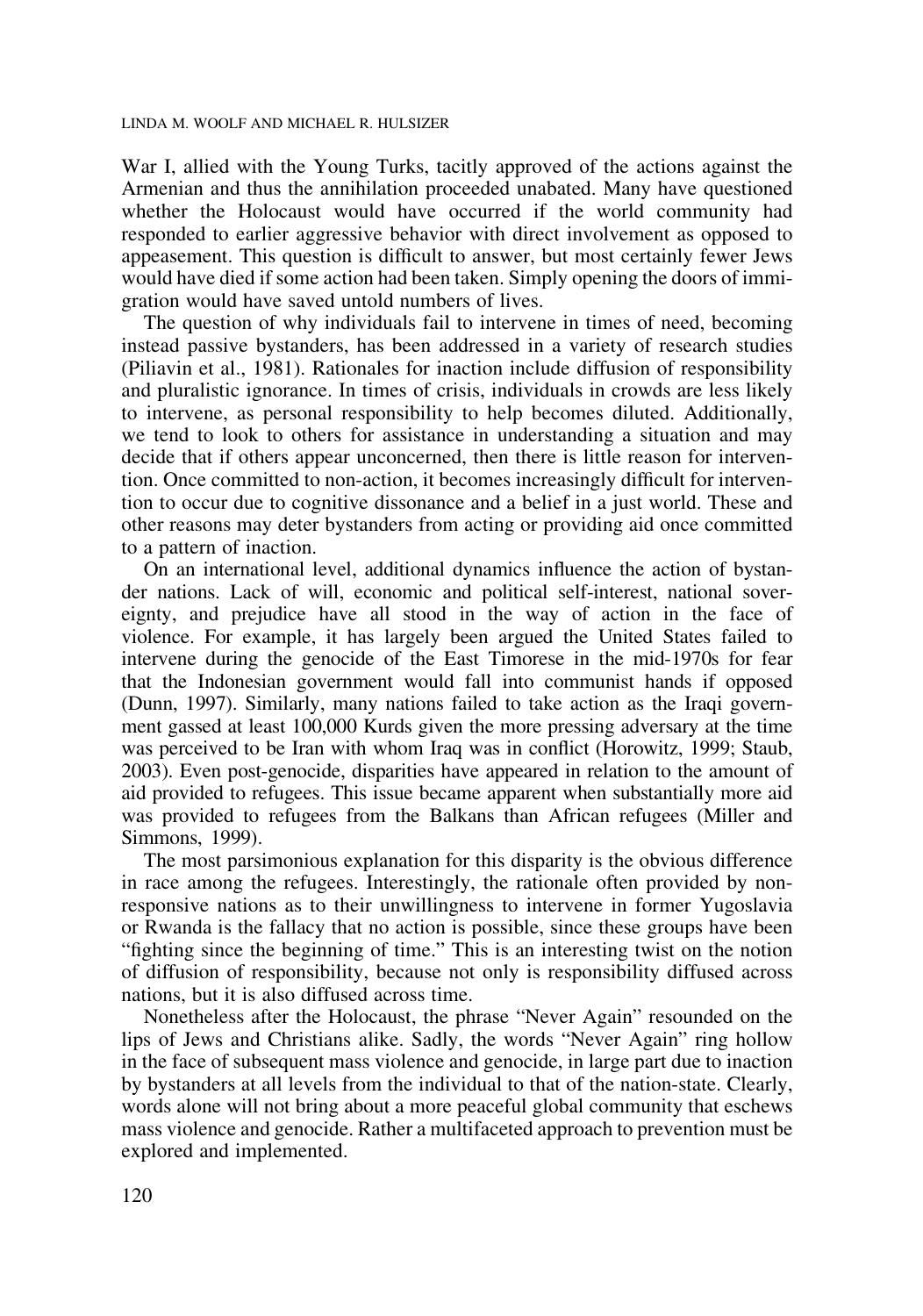## Prevention and intervention

While it may appear that mass violence, whether committed in the name of colonialism, fascism, imperialism, religion, self-interest or other rationales, is an inevitable result of the human "survival of the fittest," this is an inaccurate perception. Indeed there are many steps that can be taken to reduce mass hatred, violence, and genocide. Such atrocities are by no means an inevitability of human interaction. However, for prevention to really be successful an integrated approach must be taken and levels of prevention as well as intervention must be discussed. Unfortunately, when most individuals discuss prevention, they are really focusing on intervention given the flames of genocide are already burgeoning if not engulfing a region or people. As portrayed in Figure 1, prevention in relation to the psychosocial model presented in this article can be broken down into three distinct phases: primary prevention, secondary prevention, and intervention (sometimes referred to as tertiary prevention).

## Primary prevention

If we truly want to work toward building cultures of peace it is imperative that coordinated efforts in four broad areas be undertaken. First, historic animosities and patterns of disparity must be addressed. Without efforts to address historic injustices, tensions and long-held prejudices will continue to fuel inter-group animosities. One of the primary reasons for this ongoing division is the magnitude gap as discussed by Baumeister (1997). A difference in perception of harm exists between victims and perpetrators. Victims perceive the extent of the harm as greater than the perpetrator and view all actions on the part of the perpetrator, including those resulting in accidental outcomes, as being intentional. In addition, victims also feel the reverberations of the harm extending over a much longer period of time and occasionally intergenerationally. Ironically, perpetrators tend to perceive themselves as victims in a reversal of morality. Because of these differences in perception, victims' retaliatory responses tend to be viewed as out of proportion by the original perpetrators, thus enhancing the perpetrators perception that they are in fact being victimized. This may result in further aggression directed towards the original victims which ultimately escalates the cycle of violence. For groups to move beyond this pattern or at best a violence stalemate, each group must come together to understand the partisan perceptions of the "other." Additionally, each group, particularly the dominant group, must acknowledge the harm caused and make efforts towards restorative justice.

Concomitantly with the process of addressing historic patterns and animosities, the second component of building a culture of peace involves the promotion of positive relationships between groups. There is an extensive body of literature that suggests simple contact between groups does little to reduce negative intergroup relations (Amir, 1976). While there is little support for the notion that contact, in and of itself, will decrease the likelihood of inter-group conflict, there is a growing body of literature that suggests that contact, if coupled with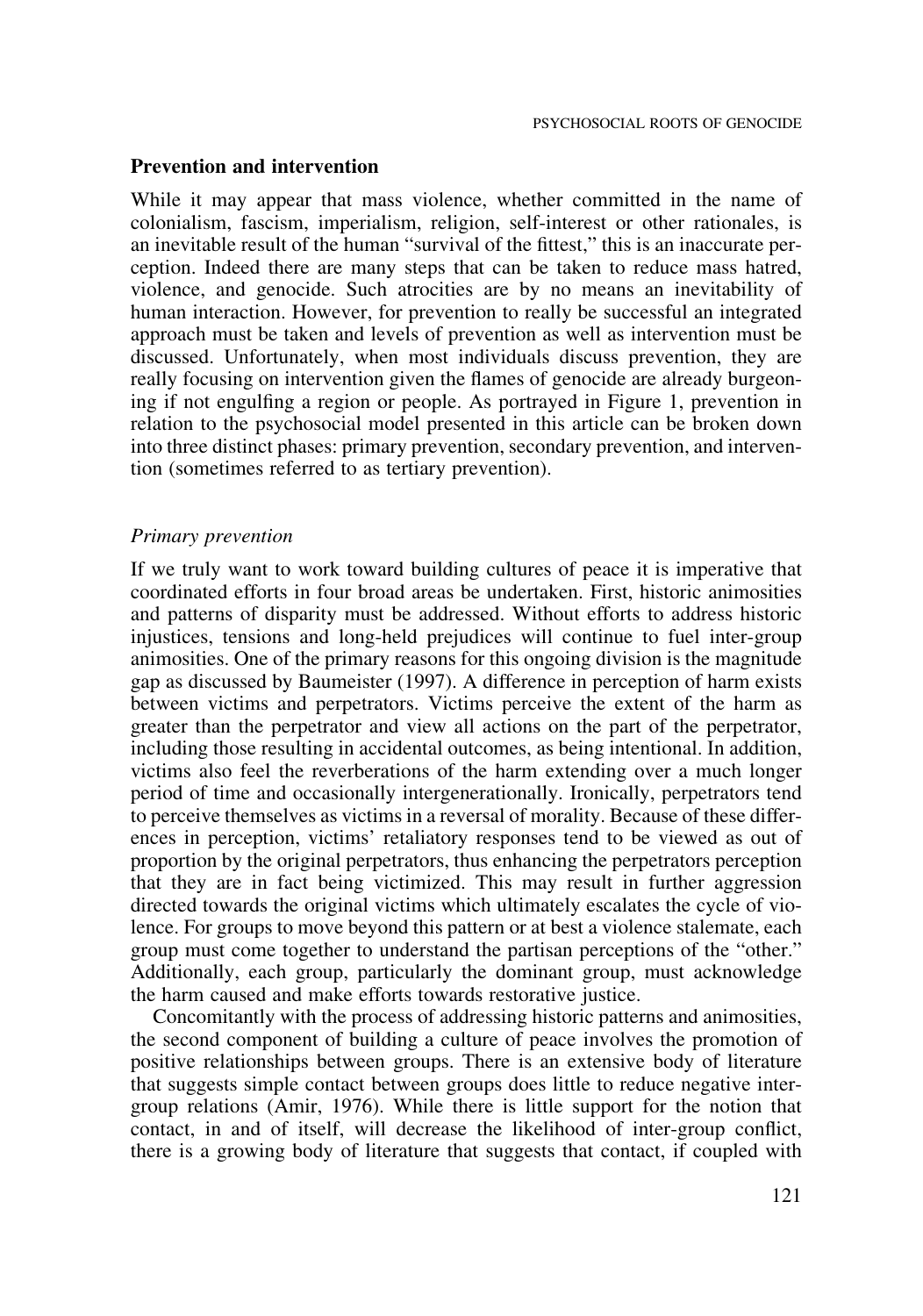tactics such as increasing personalization, celebrating the differences between groups, and introducing stereotype-disconfirming evidence, can enhance intergroup relations (Hewstone, 1996). In addition, relationships that are developed out of the necessity for inter-group cooperation to achieve a goal have been found to reduce prejudice and promote positive relationships (Gaertner et al., 1990). The key is the development of deep and meaningful relationships and not just superficial or incidental contact (Staub, 2003).

It is important to note that the process of inter-group exchange is facilitated by knowledge and preparation prior to inter-group contact (Staub, 1989). Education is the third primary element involved in creating a culture of peace. Educational efforts need to focus on peace education including the teaching of non-violent conflict resolution skills. Conflict is a necessary and vital component of life; violent conflict resolution is not. Therefore, individuals, particularly children and adolescents, need to be taught the difference between various conflict resolution styles and the promotion of congruent problem-solving skills. Additionally, children need to be taught both independent and critical thinking skills. This is needed to counter the tendency in humans towards blind obedience to authority and conformity in situations supporting the promotion of intra- and inter-personal violence.

As a component of peace education, children and indeed communities need to become more familiar with and develop a value for fundamental human rights and the extension of these rights to all peoples. According to the Honorable Mary Robinson (2003), former UN Commissioner for Human Rights, there is a strong correlation between economic development and human rights in every region of the world. While the direction of causality is unclear, Robinson argues that the promotion of universal human rights within a culture advances economic development. If Robinson's observations are correct, human rights education would serve a twofold purpose. First, the adoption of universal human rights would promote peaceful coexistence and respect across cultures and peoples. Second, it would assist in combating the difficulties associated with economic crisis as a precursor to mass violence and genocide.

Education related to the teaching of tolerance and particularly an appreciation of diversity must be provided in schools, religious institutions, and other community organizations. Children who develop prejudicial attitudes and biases are more likely to become adults with these same belief systems. Thus, schools and universities are natural environments for education about hate, tolerance, and diversity. Programs such as A World of Difference are a good place to begin for schools unfamiliar with diversity education (Anti-Defamation League, 2002). It is important to note that teens and young adults are particularly susceptible for recruitment into organizations of hate and violence. Thus, diversity educations need to include "inoculation" against potential recruitment. Researchers have successfully inoculated children to resist attacks on cultural truisms such as brushing one's teeth (McGuire, 1964), refusing to give in to peer pressure to smoke (McAlister et al., 1980), and engaging in drug use (Ellickson and Bell, 1990). Finally, for children to value others, they must value themselves. However, while it is important that positive self-esteem be developed in children and youth, one must ensure that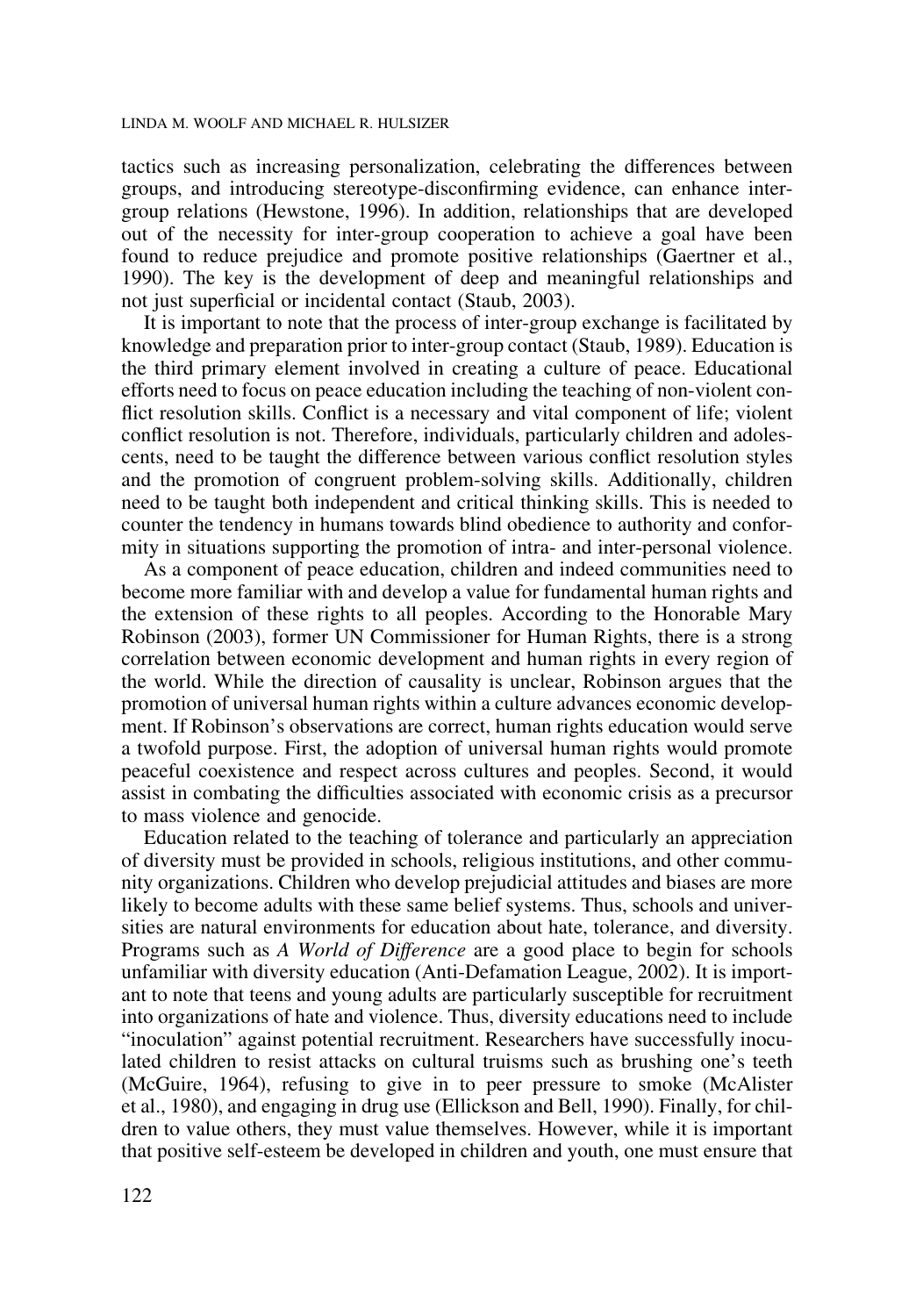the self-esteem is grounded in actual accomplishments and demonstrated abilities. Baumeister (1997) argues that inflated self-esteem when threatened is a source of potential violence as often evidenced in gangs and other destructive groups. Our schools and community must focus on teaching prosocial behavior and movement along a path of caring, contribution, and social action/justice. Just as individuals can begin and move down a path of hate, violence, and destruction, research has demonstrated that individuals can just as easily move down a path of benevolence (Staub, 1989). Finally, cultures must move toward the development of democratic forms of government and accepting pluralistic cultures. Ample evidence exists demonstrating the dangers associated with authoritarian forms of government and cultures characterized by homogeneity of peoples and beliefs (Rummel, 1996; Staub, 1989).

## Secondary prevention

Secondary prevention is necessary when situational factors predictive of genocide or other forms of mass violence are present. As noted previously, crisis can be very destabilizing both for individuals and cultures. Thus, the international community needs to be more responsive to the needs of societies during times of crisis whether economic, political, or environmental. Such aid may not only assist in the stabilization of a community but also decrease the likelihood that an authoritarian form of government will emerge as a reaction to such strife. Additionally, when nations have already begun to move down the path to mass violence and genocide, the international community must not remain a passive bystander. Political pressure needs to be brought to bear upon those governments with potentially destructive agendas. Such destructive agendas may be apparent through the loss of civil rights of a target group within a nation-state (e.g. new restrictive laws or deportations) or the development of an infrastructure with a high probability of destructive goals (e.g. creation of the concentration camps or Hutu militant's purchase of vast quantities of machetes). Alternative strategies for internal national development need to be provided so as to entice governments to move from authoritarian to more democratic forms of governmental structures. Boycotts and sanction have the potential to affect change in oppressive governments if used judiciously bearing in mind the nature of partisan perceptions. However, such efforts are more effective early on in the development of a pre-genocidal state. Unfortunately, such efforts will be less effective if authoritarian leaders perceive themselves to have reached a point of no return where change increases the potential for their own national or international prosecution and punishment.

Given the powerful influence the media has in the long-term development of a pre-genocidal state, alternate forms of media and media transmission must be disseminated within the at-risk country. In the absence of counter information, individuals are more likely to believe the existing propaganda. Consequently, individuals within pre-genocidal states need to be exposed to alternative voices to allow individuals to more critically evaluate their perspectives. Additionally,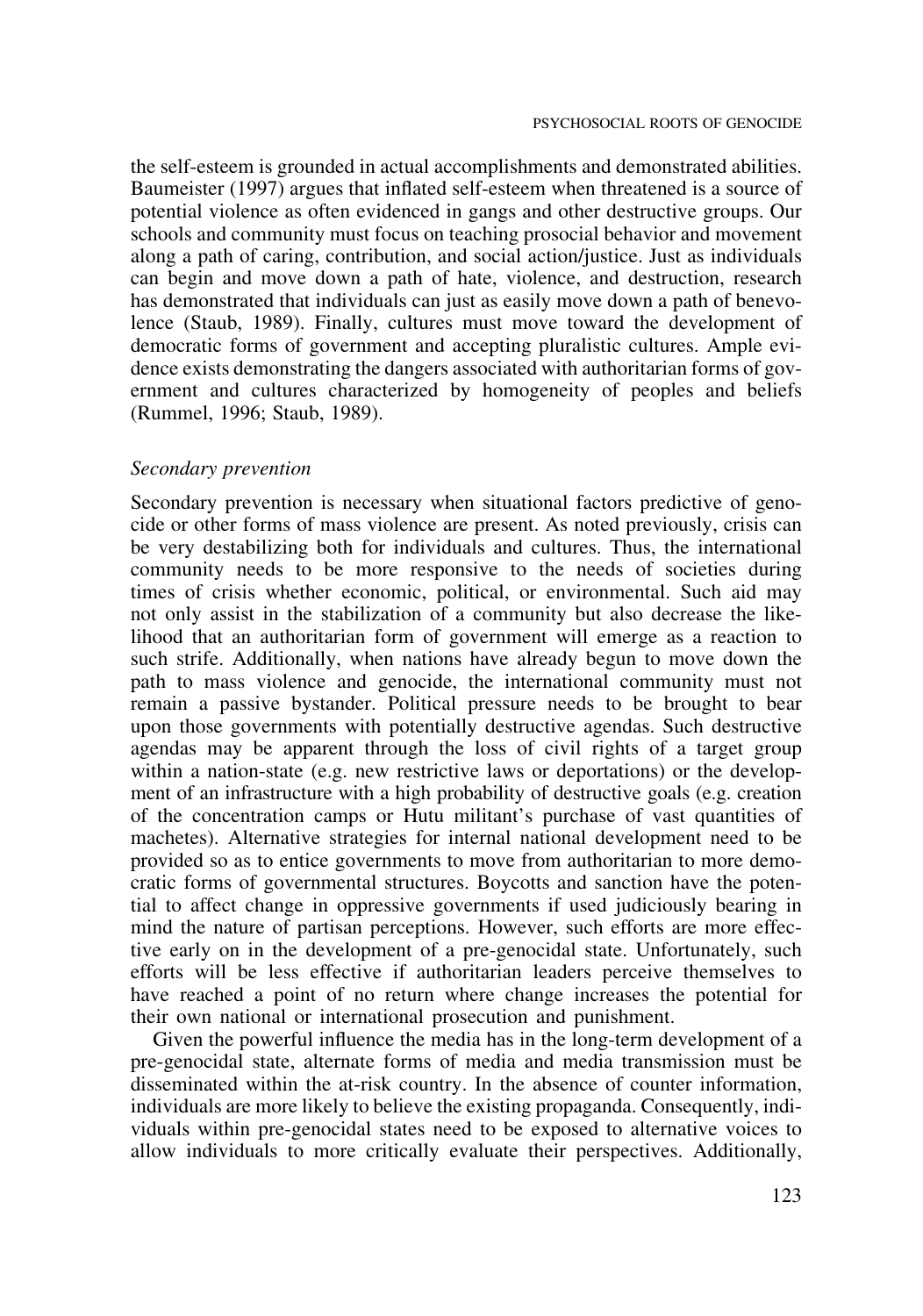the strategies outlined under primary prevention need to be implemented to further reduce the risk for mass violence and genocide.

# Intervention

When individuals and groups within a culture begin to be deprived of basic civil and human rights, direct intervention becomes necessary. Unfortunately, the twentieth century represented a chronicle of non-involvement. Therefore, clear-cut strategies and mechanisms for intervention have not yet been developed. The Universal Declaration of Human Rights and the Convention on Genocide provide a framework for the identification of pre-genocidal and genocidal cultures. What is needed now is a formula for action when such cultures have been identified. While the presence of international special envoys and advisory teams has been useful in quelling the growth of violence, there have been times when military action should have been implemented (Carnegie Commission on the Prevention of Deadly Violence, 1997). Consequently, Fein (1994b), Mendlovitz and Fousek (1996), and others have called for the creation of a permanent UN or other international force to intervene and enforce the Genocide Convention. It should be noted that in addition to the development of specific strategies and mechanisms for intervention, the UN and the global community must be invested in action. The long-term benefit of such an investment is the reduction of future violence due to a decreased number of victimized individuals whose trauma may promote future violence, a reduction in number of perpetrators whose actions may lead to a further commitment to violence, and the elimination of the atmosphere of impunity that promotes violence. The United Nations and international governments are not alone in identifying at-risk, pre-genocidal, or genocidal nation-states. Critical support can be provided by NGOs such as Amnesty International and Human Rights Watch.

The UN and others can use these organizations to make informed decisions relative to intervention. Additionally, there are organizations specifically focused on the identification of pre-genocidal and genocidal states that alert policy makers and others to atrocities being committed around the globe. Genocide Watch, the International Campaign to End Genocide, and the Committee on Conscience all work to alert policy makers and focus on the agenda of eliminating genocide. Of course, these policy makers must be committed to a pattern of action to reduce violence and increase efforts aimed at restorative justice.

When gross human rights violations, crimes against humanity, or genocide have been identified, extreme political pressure must be placed upon the responsible governments or quasi-governmental states. Boycott and sanction may be attempted first. However, if such actions are ineffective, then armed intervention may be the only recourse to save lives and prevent further destruction. However, it should be stressed that such actions may only be necessary if attempts at primary and secondary prevention have not been undertaken.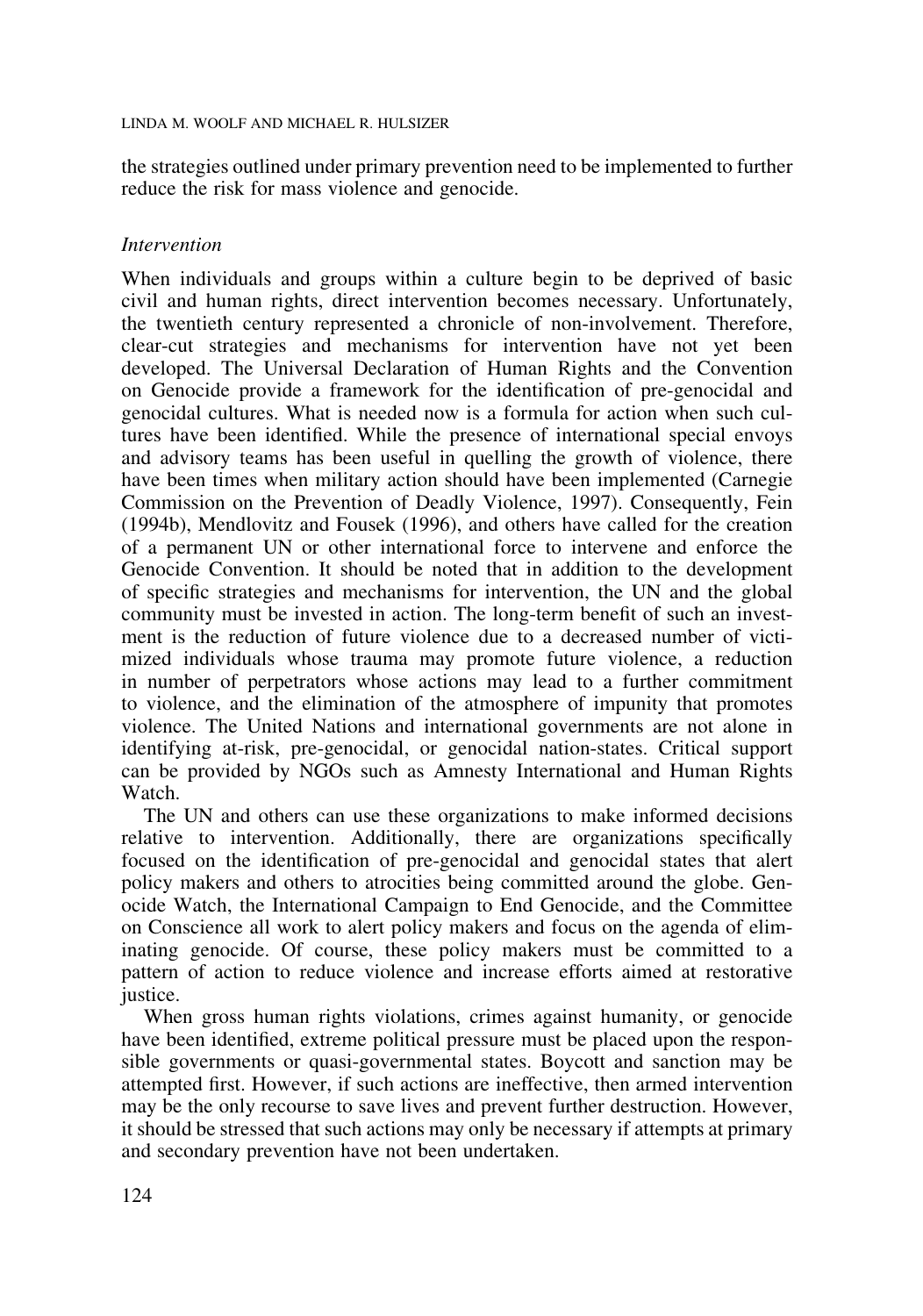#### Post-genocide intervention

The wounds of genocide run deep in survivors and must be addressed to prevent future violence. So too the scars of violence change the perpetrators as well as bystanders complicit through inaction. While beyond the scope of this paper, issues that need to be addressed include restoring a sense of justice, healing the wounds of the victims, and addressing the effects of perpetrator complicity on the culture. International tribunals such as the International Criminal Tribunal for the Former Yugoslavia (ITCY) and the International Criminal Tribunal for Rwanda (ICTR) function to bring perpetrators to justice. Unfortunately, this system of tribunals has not been uniformly applied (Minow, 1998). For example, efforts to form a tribunal in Cambodia to try the perpetrators of the Cambodian genocide have been largely unsuccessful and other genocides have been largely ignored or denied. Additionally, these tribunals have faced the issues of victor's justice, retroactivity of legal statutes, selectivity in relation to prosecution, and political factors influencing the establishment and functioning of the courts. Truth Commissions increase the likelihood of a full disclosure of facts and events, provide a forum for victims to voice their story and pain, and open the path to reconciliation and cultural reconstruction. Unfortunately, as only the primary perpetrators may be held accountable for their actions in a formal manner, many victims feel that full justice has been denied.

Models such as those being developed by Staub (2003) and others (e.g. Trauma Research Education and Training Institute, 2004) are aimed at post-genocide reconciliation and reconstruction. Such efforts must be undertaken and research conducted concerning their effectiveness. It is clear that without such work, the wounds of genocide continue to fester in all parties creating only the future potential for genocidal violence. Clearly, the mass violence and genocide in both Burundi and Rwanda stem from unresolved disparities resulting from colonization and a spiraling cycle of subsequent violence.

It should be noted that the current model is not a mathematical formulation for the prediction of genocide. Rather it highlights risk factors associated with the potential for genocidal action as well as other forms of mass violence and provides information relative to strategies aimed at prevention and intervention. It is imperative that such efforts be undertaken, that individuals, communities, nations, and international organizations not stand idly by in the face of destruction. Rather, we all need to become involved in the development of a global community characterized by international cooperation and support during times of crisis, non-violent conflict resolution, the protection of fundamental human rights, and peace.

#### Bibliography

Adalian, R. P. (1997) "The Armenian genocide," in S. Totten, W. S. Parsons and I. Charny, eds, Century of Genocide: Eyewitness Accounts and Critical Views (New York: Garland), pp 41-77.

Allport, G. W. (1979) The Nature of Prejudice, 25th anniversary edn (Reading, MA: Addison Wesley).

Amir, Y. (1976) "The role of intergroup contact in change of prejudice and ethnic relations," in P. A. Katz, ed., Towards the Elimination of Racism (Elmsford, NY: Pergamon Press), pp 245–308.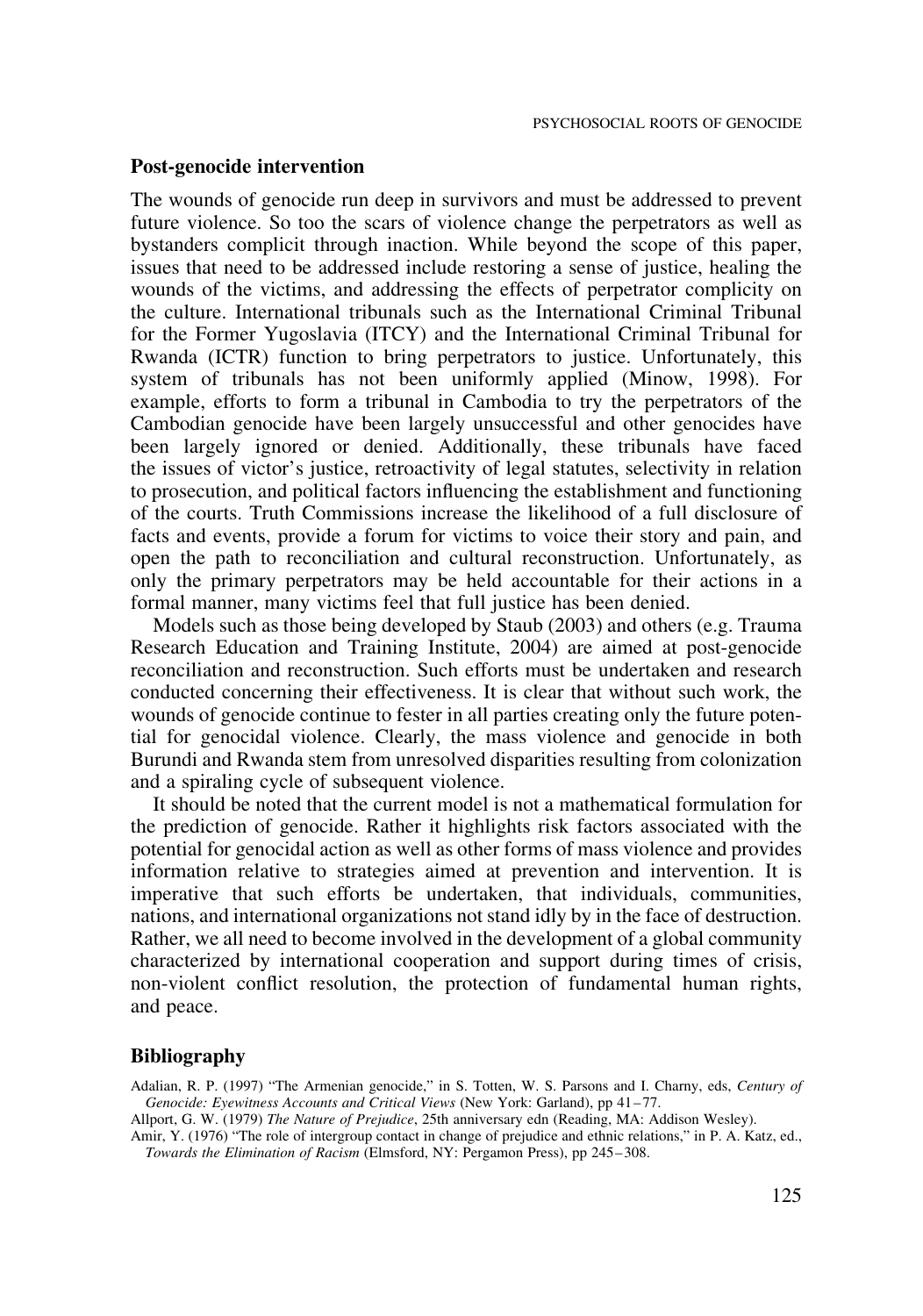- Anti-Defamation League (2002) World of Difference Program, available online at: khttp://www.adl.org/education/edu\_awod/default\_awod.asp) (accessed May 25, 2004).
- Bandura, A. (1998) "Mechanism of moral disengagement," in W. Reich, ed., Origins of Terrorism: Psychologies, Ideologies, Theologies, States of Mind (Baltimore, MD: Johns Hopkins University Press), pp 161 –191.
- Bass, B. M. and Stogdill, R. M. (1990) Bass and Stogdill's Handbook of Leadership: Theory, Research and Managerial Applications, 3rd edn (New York: Free Press).
- Baumeister, R. F. (1997) Evil: Inside Human Violence and Cruelty (New York: W. H. Freeman).
- Baumeister, R. F., Smart, L. and Boden, J. M. (1996) "Relation of threatened egoism to violence and aggression: the dark side of high self-esteem," Psychological Review, Vol 103, No 1, pp 5–33.
- Berscheid, E., Boye, D. and Walster (Hatfield), E. (1968) "Retaliation as a means of restoring equity," *Journal of* Personality and Social Psychology, Vol 10, No 4, pp 370-376.
- Blumer, H. (1958) "Race prejudice as a sense of group position," Pacific Sociological Review, Vol 1, No 1, pp 3–7.
- Bobo, L. and Hutchings, V. L. (1996) "Perceptions of racial group competition: extending Blumer's theory of group position to a multiracial social context," American Sociological Review, Vol. 61, No 6, pp 951–972.
- Brewer, M. B. (1979) "In-group bias in the minimal intergroup situation: a cognitive-motivational analysis," Psychological Bulletin, Vol 86, No 2, pp 307 –324.
- Brown, R. (1995) Prejudice: Its Social Psychology (New York: Free Press).
- Carnegie Commission on the Prevention of Deadly Conflict (1997) Preventing Deadly Conflict: Final Report (New York: Carnegie Corporation).
- Chemers, M. M. and Ayman, R., eds (1993) Leadership Theory and Research: Perspectives and Directions (San Diego, CA: Academic Press).
- Correia, I., Vala, J. and Aguiar, P. (2001) "The effects of belief in a just world and victim's innocence on secondary victimization, judgements of justice and deservingness," Social Justice Research, Vol 14, No 3, pp 327–342.
- Des Forges, A. (1999) Leave None to Tell the Story: Genocide in Rwanda (New York: Human Rights Watch).
- Dodge, K. A., Price, J. M., Bachorowski, J. and Newman, J. P. (1990) "Hostile attributional biases in severely aggressive adolescents," Journal of Abnormal Psychology, Vol 99, No 4, pp 385– 392.
- Dunn, J. (1997) "Genocide in East Timor," in S. Totten, W. S. Parsons and I. Charny, eds, Century of Genocide: Eyewitness Accounts and Critical Views (New York: Garland), pp 264– 290.
- Ellickson, P. L. and Bell, R. M. (1990) "Drug prevention in junior high: a multi-site longitudinal test," Science, Vol 247, No 4948, pp 1299–1305.
- Erikson, K. (1996) "On pseudospeciation and social speciation," in C. B. Strozier and M. Flynn, eds, Genocide, War and Human Survival (Lanham, MD: Rowman & Littlefield), pp 51–58.
- Esses, V. M., Jackson, L. M. and Armstrong, T. L. (1998) "Intergroup competition and attitudes toward immigrants and immigration: an instrumental model of group conflict," Journal of Social Issues, Vol 54, No 4, pp 699–724.
- Fein, H. (1994a) "Genocide, terror, life integrity and war crimes: the case for discrimination," in G. J. Andreopoulos, ed., Genocide: Conceptual and Historical Dimensions (Philadelphia: University of Pennsylvania Press), p 97.
- Fein, H. (1994b) The Prevention of Genocide (New York: City University of New York).
- Festinger, L., Pepitone, A. and Newcomb, T. (1952) "Some consequences of deindividuation in a group," Journal of Abnormal and Social Psychology, Vol 47, pp 382– 389.
- Gaertner, S. L., Mann, J. A., Dovidio, J. F., Murrell, A. J. and Pomare, M. (1990) "How does cooperation reduce intergroup bias?" Journal of Personality and Social Psychology, Vol 59, No 4, pp 692–704.
- Haritos-Fatouros, M. (1988) "The official torturer: a learning model for obedience to the authority of violence," Journal of Applied Social Psychology, Vol 18, No 13, pp 1107–1120.
- Hate Groups USA (1998) Video recording. Directed by Z. Chughtai (Princeton, NJ: Films for the Humanities & Sciences).
- Helsinki Watch (1992) War Crimes in Bosnia-Herzegovina (New York: Human Rights Watch).
- Hewstone, M. (1996) "Contact and categorization: social psychological interventions to change intergroup relations," in C. Macrae, C. Stangor and M. Hewstone, eds, Stereotypes and Stereotyping (New York: Guilford Press), pp 323–368.
- Hirsch, H. (1995) Genocide and the Politics of Memory: Studying Death to Preserve Life (Chapel Hill, NC: University of North Carolina Press).
- Hollander, E. P. (1985) "Leadership and power," in G. Lindzey and E. Aronson, eds, Handbook of Social Psychology, Vol 2, 3rd edn (New York: Random House), pp 485–537.
- Horowitz, I. L. (1999) "Science, modernity and authorized terror: reconsidering the genocidal state," in L. Chorbajian and G. Shirinian, eds, Studies in Comparative Genocide (New York: St. Martin's Press), p 24.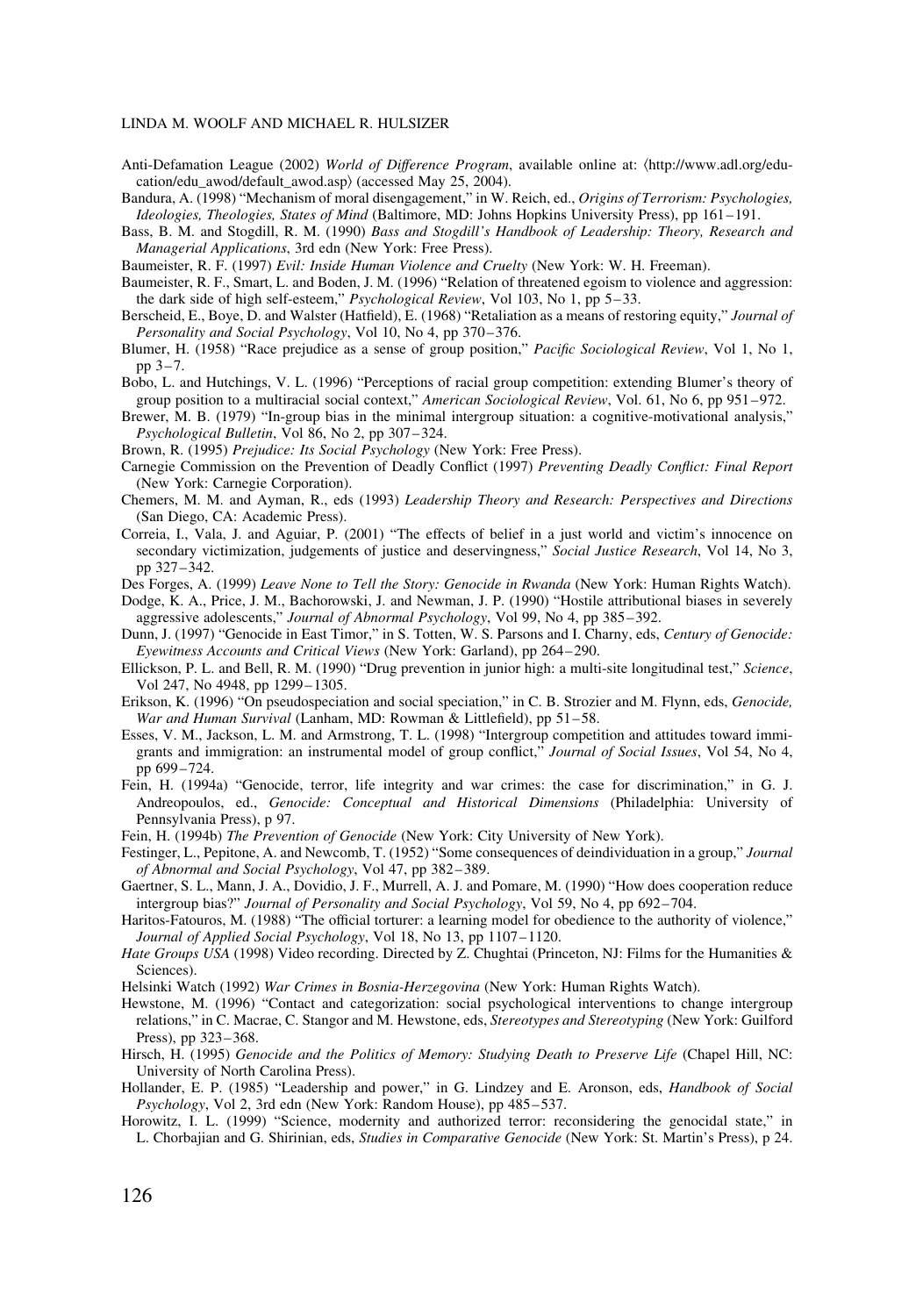- Hovland, C. I. and Sears, R. R. (1940) "Minor studies of aggression: VI. Correlation of lynchings with economic indices," Journal of Psychology, Vol 9, pp 301-310.
- Janis, I. L. (1982) Groupthink, 2nd edn (Boston: Houghton Mifflin).
- Kiernan, B. (1997) "The Cambodian genocide: 1975– 1979," in S. Totten, W. S. Parsons and I. Charny, eds, Century of Genocide: Eyewitness Accounts and Critical Views (New York: Garland), pp 334–371.
- Kressel, N. (1996) Mass Hate: The Global Rise of Genocide and Terror (New York: Plenum Press).
- Landis, D. and Boucher, J. (1987) "Themes and models of conflict," in J. Boucher, D. Landis and K. A. Clark, eds, Ethnic Conflict: International Perspectives (Newbury Park, CA: Sage), pp 18–32.
- Leonard, K. E. and Taylor, S. P. (1981) "Effects of racial prejudice and race of target on aggression," Aggressive Behavior, Vol 7, No 3, pp 205–214.
- Lerner, M. J. (1980) The Belief in a Just World: A Fundamental Delusion (New York: Plenum).
- Lerner, M. and Simmons, C. (1966) "Observer's reaction to the 'innocent victim': compassion or rejection?" Journal of Personality and Social Psychology, Vol 4, No 2, pp 203 –210.
- Levin, J. M. (1989) "Reaction to opinion deviance in small groups," in P. B. Paulus, ed., Psychology of Group Influence, 2nd edn (Hillsdale, NJ: Erlbaum), pp 187–231.
- LeVine, R. A. and Campbell, D. T. (1972) Ethnocentrism: Theories of Conflict, Ethnic Attitudes and Group Behavior (New York: Wiley).
- Lifton, R. (1989) Thought Reform and the Psychology of Totalism (Durham, NC: University of North Carolina Press).
- Mamdani, M. (2001) When Victims Become Killers: Colonialism, Nativism and the Genocide in Rwanda (Princeton, NJ: Princeton University Press).
- McAlister, A., Perry, C., Killen, J., Slinkard, L. A. and Maccoby, N. (1980) "Pilot study of smoking, alcohol and drug abuse prevention," American Journal of Public Health, Vol 70, No 7, pp 719–721.
- McGuire, W. J. (1964) "Inducing resistance to persuasion," in L. Berkowitz, ed., Advances in Experimental Social Psychology, Vol 1 (New York: Academic Press), pp 192–229.
- Meindl, J. R. and Lerner, M. J. (1984) "Exacerbation of extreme responses to an out-group," Journal of Personality and Social Psychology, Vol 47, No 1, pp 71–84.
- Mendlovitz, S. and Fousek, J. (1996) "The prevention and punishment of the crime of genocide," in C. B. Strozier and M. Flynn, eds, Genocide, War and Human Survival (Lanham, NJ: Wowman & Littlefield), pp 137-152.
- Milgram, S. (1965) "Some conditions of obedience and disobedience to authority," Human Relations, Vol 18, No 1, pp 57-76.
- Milgram, S. (1974) Obedience to Authority (New York: Harper and Row).
- Miller, N. E. and Bugelski, R. (1948) "Minor studies of aggression: II. The influence of frustrations imposed by the in-group on attitudes expressed toward out-groups," Journal of Psychology, Vol 25, pp 437–442.
- Miller, T. C. and Simmons, A. M. (1999) "African camps are much worse off," Chicago Sun-Times, May 23, p 6.
- Minow, M. (1998) Between Vengeance and Forgiveness: Facing History after Genocide and Mass Violence (Boston: Beacon Press).
- Moscovici, S. and Zavalloni, M. (1969) "The group as a polarizer of attitudes," Journal of Personality and Social Psychology, Vol 12, No 2, pp 125–135.
- Myers, D. G. and Arenson, S. J. (1972) "Enhancement of dominant risk tendencies in group discussion," Psychological Reports, Vol 30, No 2, pp 615–623.
- Myers, D. G. and Bishop, G. D. (1970) "Discussion effects on racial attitudes," Science, Vol 169, No 3947, pp 778– 789.
- Nisbett, R. E. and Ross, L. (1980) Human Inference: Strategies and Shortcomings of Human Judgment (Englewood Cliffs, NJ: Prentice Hall).
- Oberschall, A. (2001) "From ethnic cooperation to violence and war in Yugoslavia," in D. Chirot and M. E. P. Seligman, eds, Ethnopolitical Warfare: Causes, Consequences and Possible Solutions (Washington, DC: American Psychological Association).
- Opotow, S., ed. (1990) "Moral exclusion and injustice: an introduction," Journal of Social Issues, Vol 46, No 1, pp 1–20.
- Piliavin, J. A., Dovidio, J. F., Gaertner, S. L. and Clark III, R. D. (1981) Emergency Intervention (New York: Academic Press).
- Pratto, F., Sidanius, J., Stallworth, L. M. and Malle, B. F. (1994) "Social dominance orientation: a personality variable predicting social and political attitudes," Journal of Personality and Social Psychology, Vol 67, No 4, pp 741-763.
- Prentice-Dunn, S. and Rogers, R. W. (1989) "Deindividuation and the self-regulation of behavior," in P. B. Paulus, ed., Psychology of Group Influence, 2nd edn (Hillsdale, NJ: Erlbaum), pp 87 –109.
- Robinson, M. (2003) Public lecture, St. Louis, MO, Webster University's Community Music School, April 29. Ross, L. (1977) "The intuitive psychologist and his shortcomings: distortions in the attributional process," in
- L. Berkowitz, ed., Advances in Experimental Social Psychology, Vol 10 (New York: Academic Press), pp 173–220.